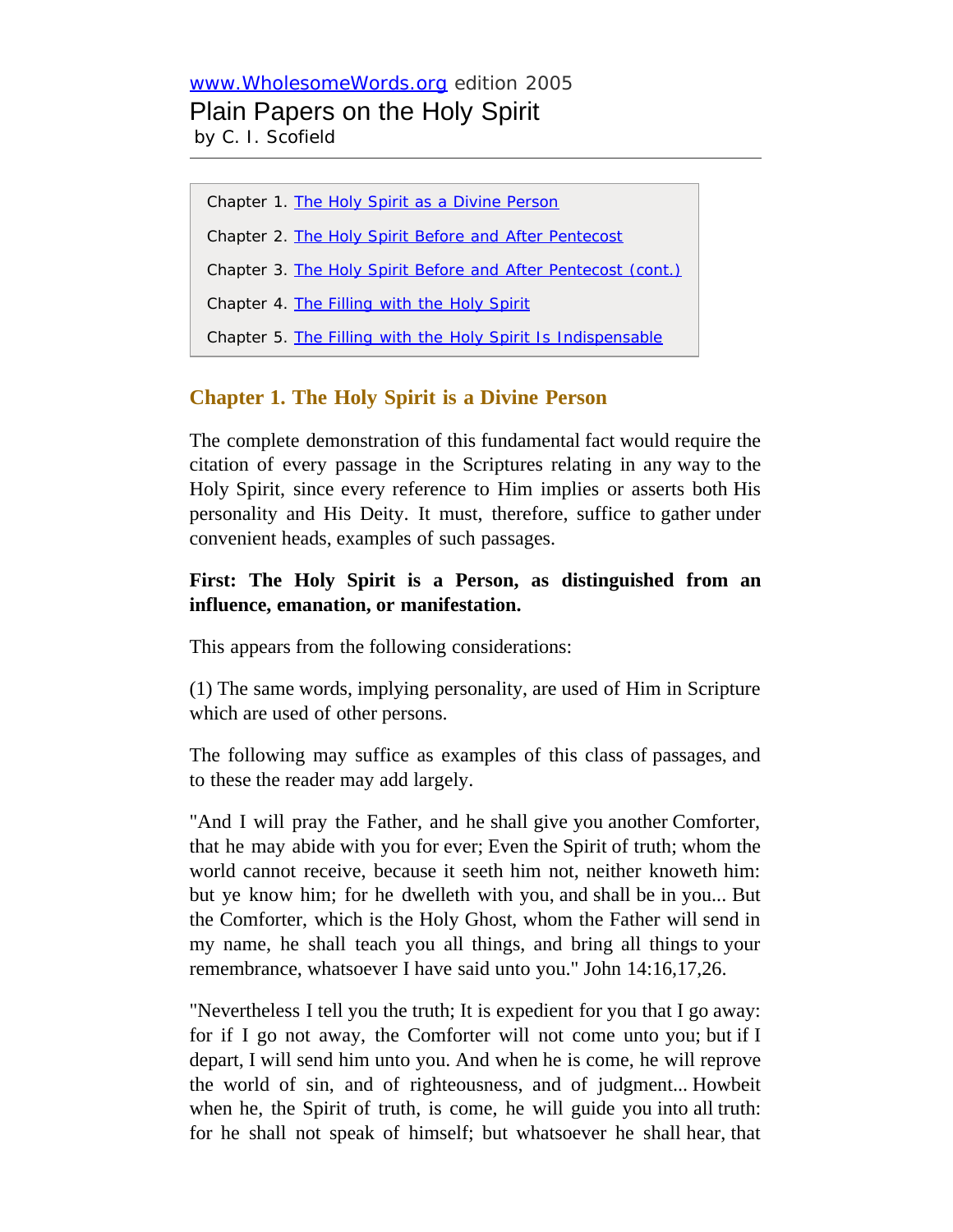shall he speak: and he will shew you things to come. He shall glorify me: for he shall receive of mine, and shall shew it unto you. All things that the Father hath are mine: therefore said I, that he shall take of mine, and shall shew it unto you." John 16:7,8,13-15.

(2) Men are said to act toward Him in ways which would be impossible or absurd if He were not truly a Person.

Of this class of passages, also, a few examples must suffice.

"But they rebelled, and vexed his holy Spirit: therefore he was turned to be their enemy, and he fought against them." Isaiah 63:10.

"Wherefore I say unto you, All manner of sin and blasphemy shall be forgiven unto men: but the blasphemy against the Holy Ghost shall not be forgiven unto men." Matthew 12:31.

"And grieve not the holy Spirit of God, whereby ye are sealed unto the day of redemption." Ephesians 4:30.

"Of how much sorer punishment, suppose ye, shall he be thought worthy, who hath trodden under foot the Son of God, and hath counted the blood of the covenant, wherewith he was sanctified, an unholy thing, and hath done despite unto the Spirit of grace?" Hebrews 10:29.

(3) The Holy Spirit is said to perform actions which would be possible only to a person.

The following passages sufficiently illustrate this:

"That which is born of the flesh is flesh; and that which is born of the Spirit is spirit." John 3:6.

"But the Comforter, which is the Holy Ghost, whom the Father will send in my name, he shall teach you all things, and bring all things to your remembrance, whatsoever I have said unto you." John 14:26 (see also passages quoted above under sub-head 1).

"Then the Spirit said unto Philip, Go near, and join thyself to this chariot." Acts 8:29.

"While Peter thought on the vision, the Spirit said unto him, Behold, three men seek thee." Acts 10:19.

"As they ministered to the Lord, and fasted, the Holy Ghost said, Separate me Barnabas and Saul for the work whereunto I have called them." Acts 13:2.

"Likewise the Spirit also helpeth our infirmities: for we know not what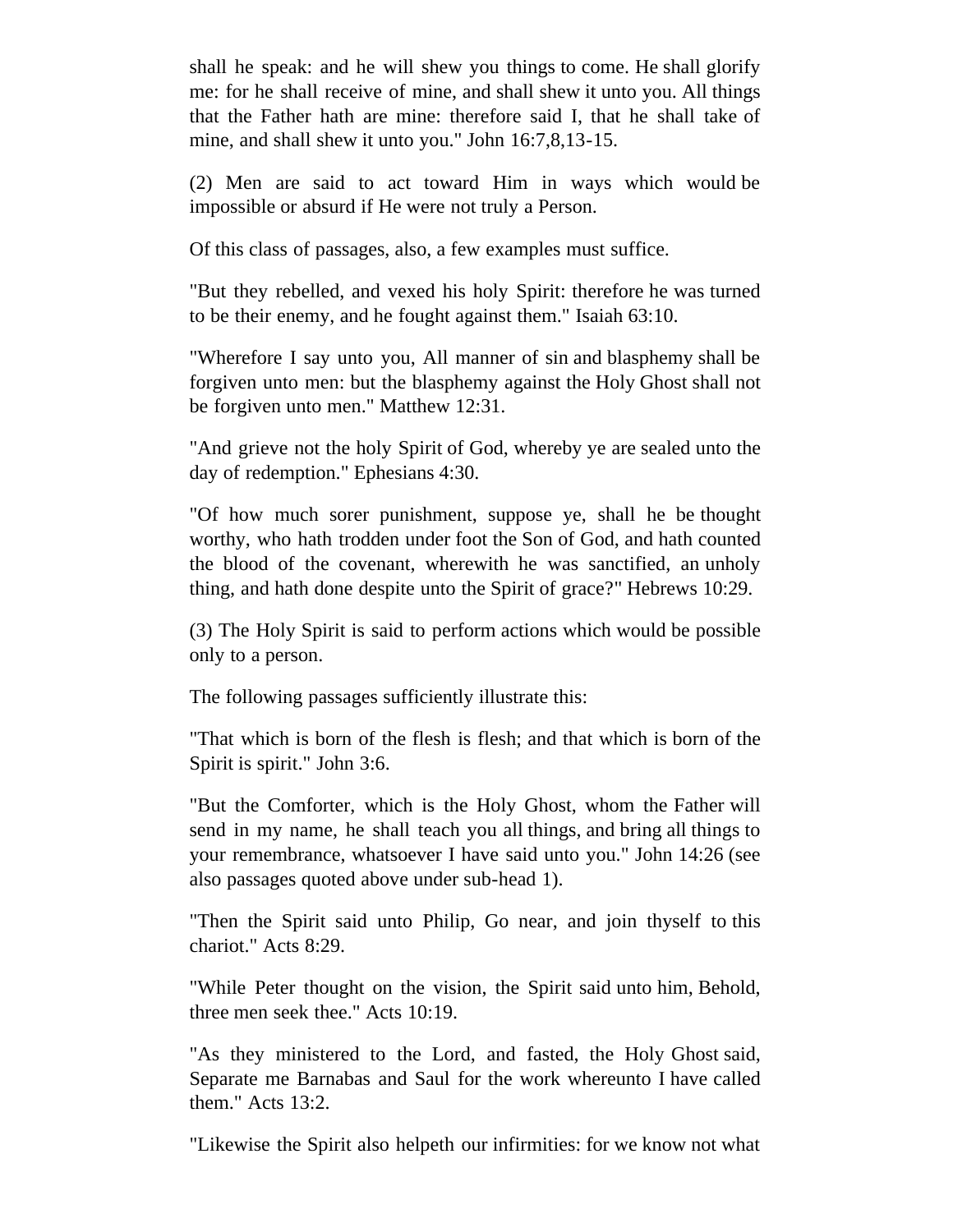we should pray for as we ought: but the Spirit itself maketh intercession for us with groanings which cannot be uttered." Romans 8:26.

"Now when they had gone throughout Phrygia and the region of Galatia, and were forbidden of the Holy Ghost to preach the word in Asia, After they were come to Mysia, they assayed to go into Bithynia: but the Spirit suffered them not." Acts 16:6,7.

Here the Spirit is represented as the active agent in the believer's rebirth; as teaching, reproving, guiding, speaking, receiving, shewing, as giving active and specific direction to the service of saints, and as praying. It would be difficult to say how the idea of personality could be more elaborately presented.

# **Secondly: The Holy Spirit is a Divine Person; in the proper sense, Deity.**

Let it be noted:

(1) He is called God.

"Also I heard the voice of the Lord, saying, Whom shall I send, and who will go for us? Then said I, Here am I, send me. And he said, Go and tell this people, Hear ye indeed, but understand not; and see ye indeed, but perceive not."

"...Well spake the Holy Ghost by Esaias the prophet unto our fathers, Saying, Go unto this people, and say, Hearing ye shall hear, and shall not understand; and seeing ye shall see, and not perceive." Isaiah 6:8,9 with Acts 28:25,26.

The bearing of these two passages is obvious. Isaiah says he heard the voice of the Lord, Luke that the Holy Ghost spake; the completed truth being that God the Holy Ghost spake. (See, as another like instance, Jeremiah 31:31-34, with Hebrews 10:15.)

"But we all, with open face beholding as in a glass the glory of the Lord, are changed into the same image from glory to glory, even as by the Spirit of the Lord. 2 Corinthians 3:18.

"But Peter said, Ananias, why hath Satan filled thine heart to lie to the Holy Ghost, and to keep back part of the price of the land? Whiles it remained, was it not thine own? and after it was sold, was it not in thine own power? why hast thou conceived this thing in thine heart? thou hast not lied unto men, but unto God." Acts 5:3,4.

The declaration is explicit: to lie to the Holy Ghost is to lie to God.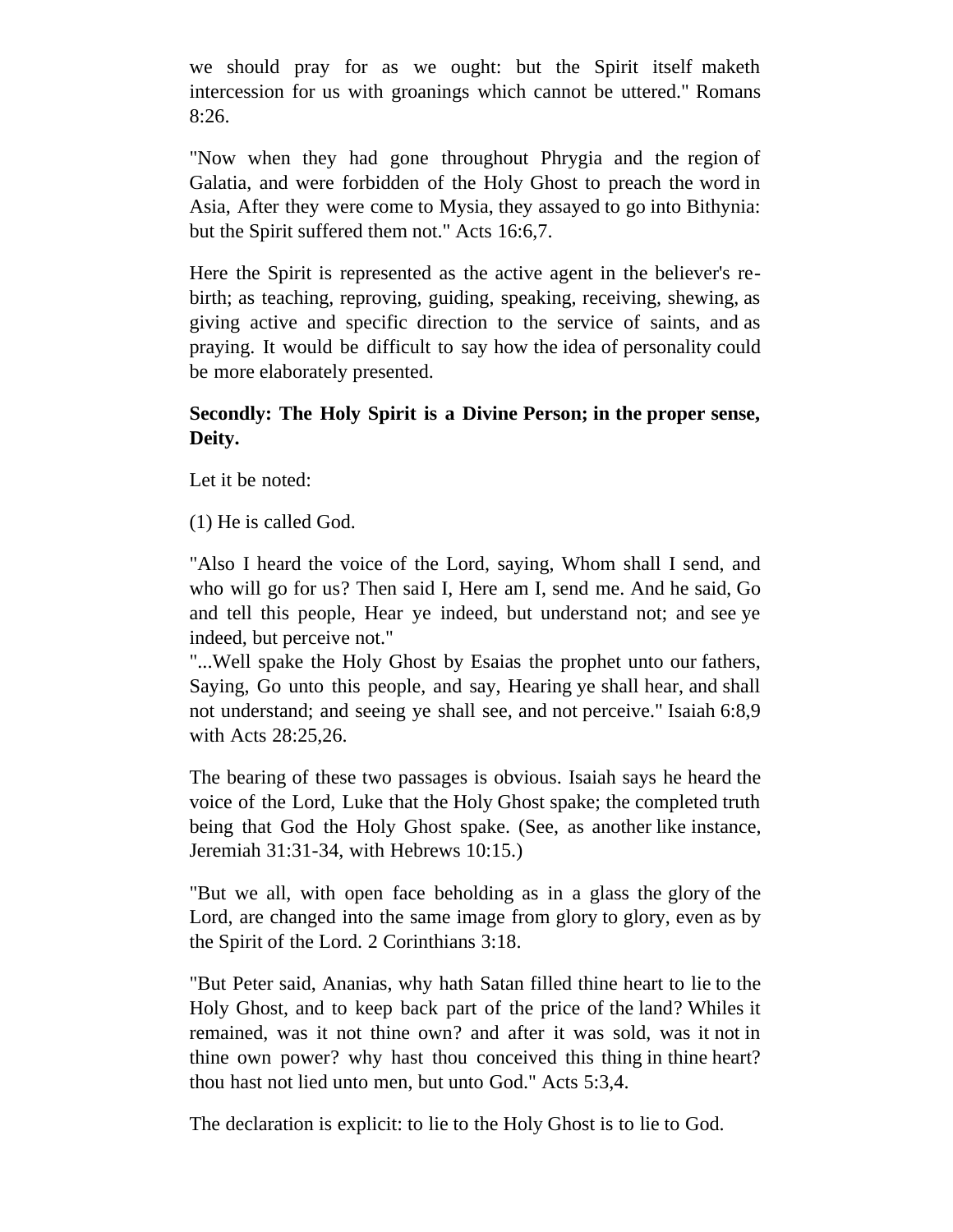(2) The Scriptures constantly ascribe to the Holy Spirit the attributes of God, as omnipotence, omniscience, omnipresence, and also His highest perfection, holiness. Holiness, indeed, is the emphatic mark of the Spirit. And this not as having been made or become holy, but as being holy, and Himself the producer of holiness.

Whither shall I go from thy spirit? or whither shall I flee from thy presence? If I ascend up into heaven, thou art there: if I make my bed in hell, behold thou art there. If I take the wings of the morning, and dwell in the uttermost parts of the sea; Even there shall thy hand lead me, and thy right hand shall hold me." Psalm 139:7-10. etc.

And the earth was without form, and void; and darkness was upon the face of the deep. And the Spirit of God moved upon the face of the waters." Genesis 1:2.

By his spirit he hath garnished the heavens." Job 26:13.

But as it is written, Eye hath not seen, nor ear heard, neither have entered into the heart of man, the things which God hath prepared for them that love him. But God hath revealed them unto us by his Spirit: for the Spirit searcheth all things, yea, the deep things of God. For what man knoweth the things of a man, save the spirit of man which is in him? even so the things of God knoweth no man, but the Spirit of God." 1 Corinthians 2:9-11.

How much more shall the blood of Christ, who through the eternal Spirit offered himself without spot to God, purge your conscience from dead works to serve the living God?" Hebrews 9:14.

(3) He is represented as performing works possible only to Deity. This is shown by every one of the passages quoted in the last preceding paragraph, to which may be added the following:

The Spirit of God hath made me, and the breath of the Almighty hath given me life." Job 33:4.

Thou sendest forth thy spirit, they are created: and thou renewest the face of the earth." Psalm 104:30.

But if the Spirit of him that raised up Jesus from the dead dwell in you, he that raised up Christ from the dead shall also quicken your mortal bodies by his Spirit that dwelleth in you." Rom. 8:11.

And such were some of you: but ye are washed, but ye are sanctified, but ye are justified in the name of the Lord Jesus, and by the Spirit of our God." 1 Corinthians 6:11.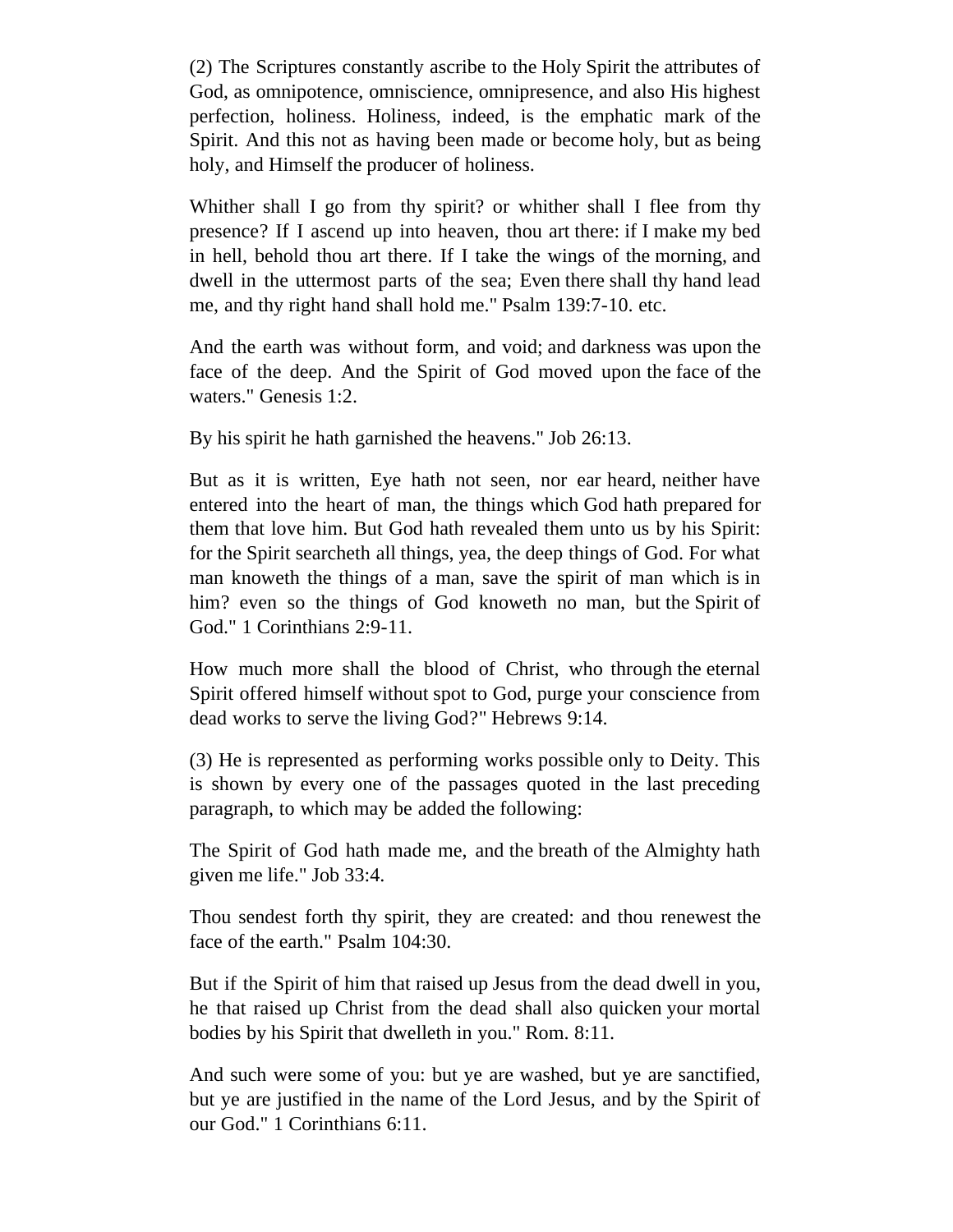For the prophecy came not in old time by the will of man: but holy men of God spake as they were moved by the Holy Ghost." 2 Peter 1:21.

Men and brethren, this scripture must needs have been fulfilled, which the Holy Ghost by the mouth of David spake before concerning Judas..." Acts 1:16.

And when they bring you unto the synagogues, and unto magistrates, and powers, take ye no thought how or what thing ye shall answer, or what ye shall say: For the Holy Ghost shall teach you in the same hour what ye ought to say." Luke 12:11,12.

Take heed therefore unto yourselves, and to all the flock, over the which the Holy Ghost hath made you overseers, to feed the church of God, which he hath purchased with his own blood." Acts 20:28.

For to one is given by the Spirit the word of wisdom; to another the word of knowledge by the same Spirit; To another faith by the same Spirit; to another the gifts of healing by the same Spirit; To another the working of miracles; to another prophecy; to another discerning of spirits; to another divers kinds of tongues; to another the interpretation of tongues: But all these worketh that one and the selfsame Spirit, dividing to every man severally as he will." 1 Corinthians 12:8-11.

Surely it would be impossible intelligently to impute to a mere influence such definite personal acts as these; or to suppose one less than absolute Deity able to perform them.

In conclusion it is enough to say that further proofs both of the personality and Deity of the Spirit may be found in the facts that it is possible to sin against Him; that He is joined on terms of perfect equality with the Father and the Son in the baptismal formula; and that in seven remarkable passages in the second and third chapters of the Revelation, we are commanded to "hear what the Spirit saith unto the churches." There is no biblical reason for believing in the Deity and personality of the Father or of the Son, which does not equally establish that of the Spirit.

## <span id="page-4-0"></span>**Chapter 2. The Holy Spirit Before and Since Pentecost**

It is obvious to every reader of the Bible that the doctrine of the Holy Spirit follows, in common with every other doctrine, the law of progressive development. In Scripture nothing is completely told at once. "First the blade, then the ear; after that the full corn in the ear," is ever the divine method of revelation. If we seek for the natural divisions in this progressive unfolding of the truth concerning the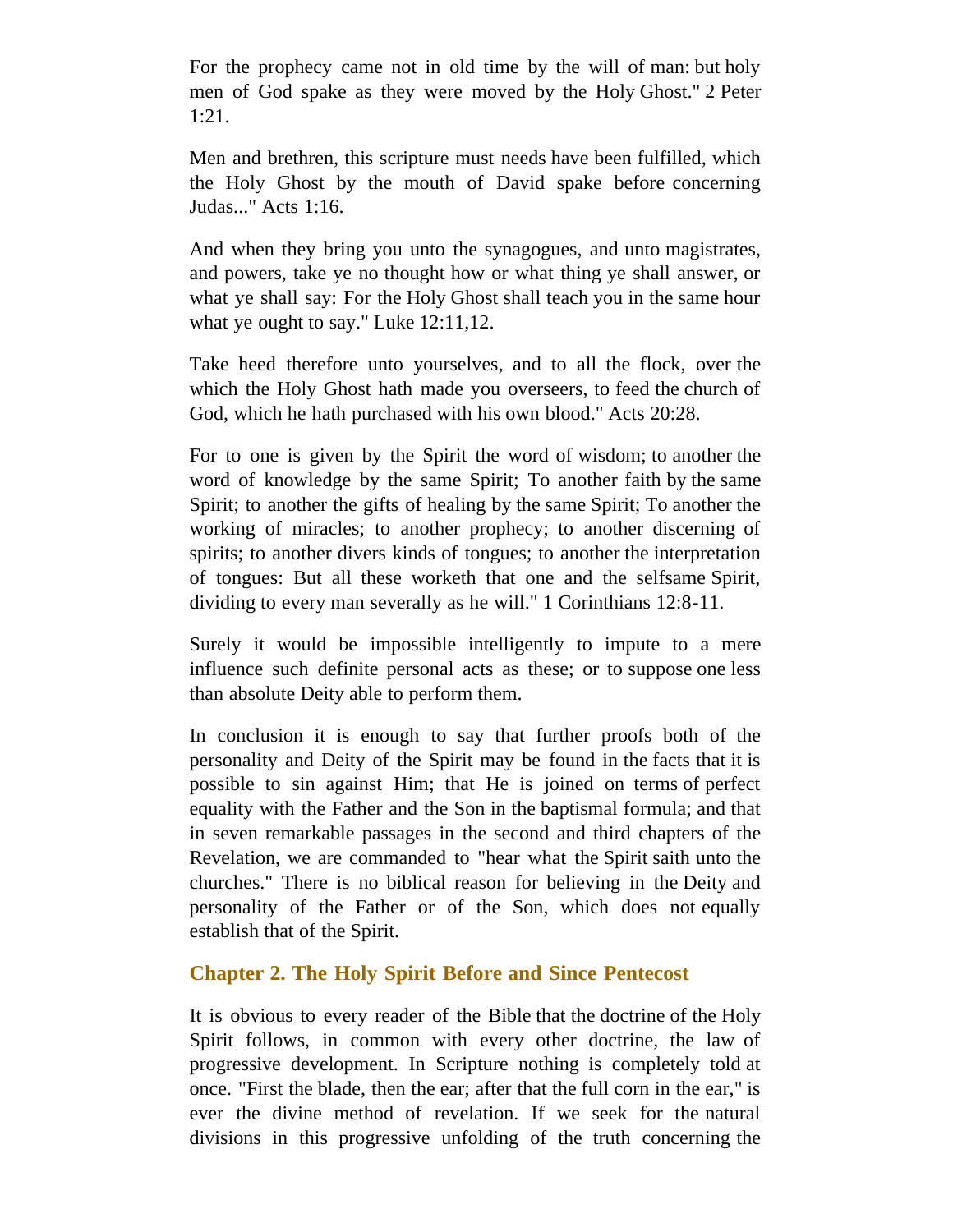Spirit, we shall find them so broadly marked off as to be unmistakable. These divisions are:

1. The Holy Spirit before the Incarnation of Christ.

2. The Holy Spirit in relation to the Person and ministry of Christ from the Incarnation to Pentecost.

3. The Holy Spirit from Pentecost to the opening of the door to the Gentiles.

4. The Holy Spirit in His present offices and relationships as defined in the Epistles.

5. The Holy Spirit (prophetically) in the future kingdom age.

The purpose of this Paper is briefly to sketch the development of the doctrine in the first four aspects of its fivefold order, and to note the distinctions which may save us from confusion of thought.

#### **First: The Holy Spirit before the Incarnation.**

In the Old Testament the Holy Spirit is revealed, as we have seen in the preceding Paper, as a divine Person. As such He is associated in the work of creation (Gen. 1:2; Job 26:13, 27:3, 33:4; Psalm 104:30, etc.); strives with sinful man (Gen. 6:3); enlightens the spirit of man (Job 32:8; Prov. 20:27); gives skill of hand (Exodus 31:2-5); bestows physical strength (Judges 14:6); and qualifies the servants of God for a various ministry (Exodus 38:3, 35:21,31; Num. 11:25-29; Judges 11:29, etc.; 1 Sam. 16:17; 2 Sam. 23:2). To this should be added that operation of the Spirit by which the men of faith in the Old Testament ages were regenerated. While this doctrine is not explicitly taught in the Old Testament (except prophetically), our Lord's words in John 3:5, and Luke 13:28, leave no doubt as to the fact itself. Since the new birth is essential to seeing and entering the kingdom of God, and since the Old Testament saints are in that kingdom, it follows necessarily that they were born of the Spirit. But, since that was the period of nonage, as Paul explains, (Galatians 3-4,) they had not the indwelling Spirit of sonship. They were minors, "under tutors and governors."

It should be remembered, also, that to the Old Testament saint no way was revealed by which he might receive the Holy Spirit. All the offices of the Spirit were reserved within the sovereign will of God. He sent His Spirit upon whosoever He would. That the Spirit came upon an individual did not by any means prove him to be in salvation. Even a sincere believer had no assurance that the Spirit might not forsake him (Psalm 51:11); whereas the believer of this dispensation has an express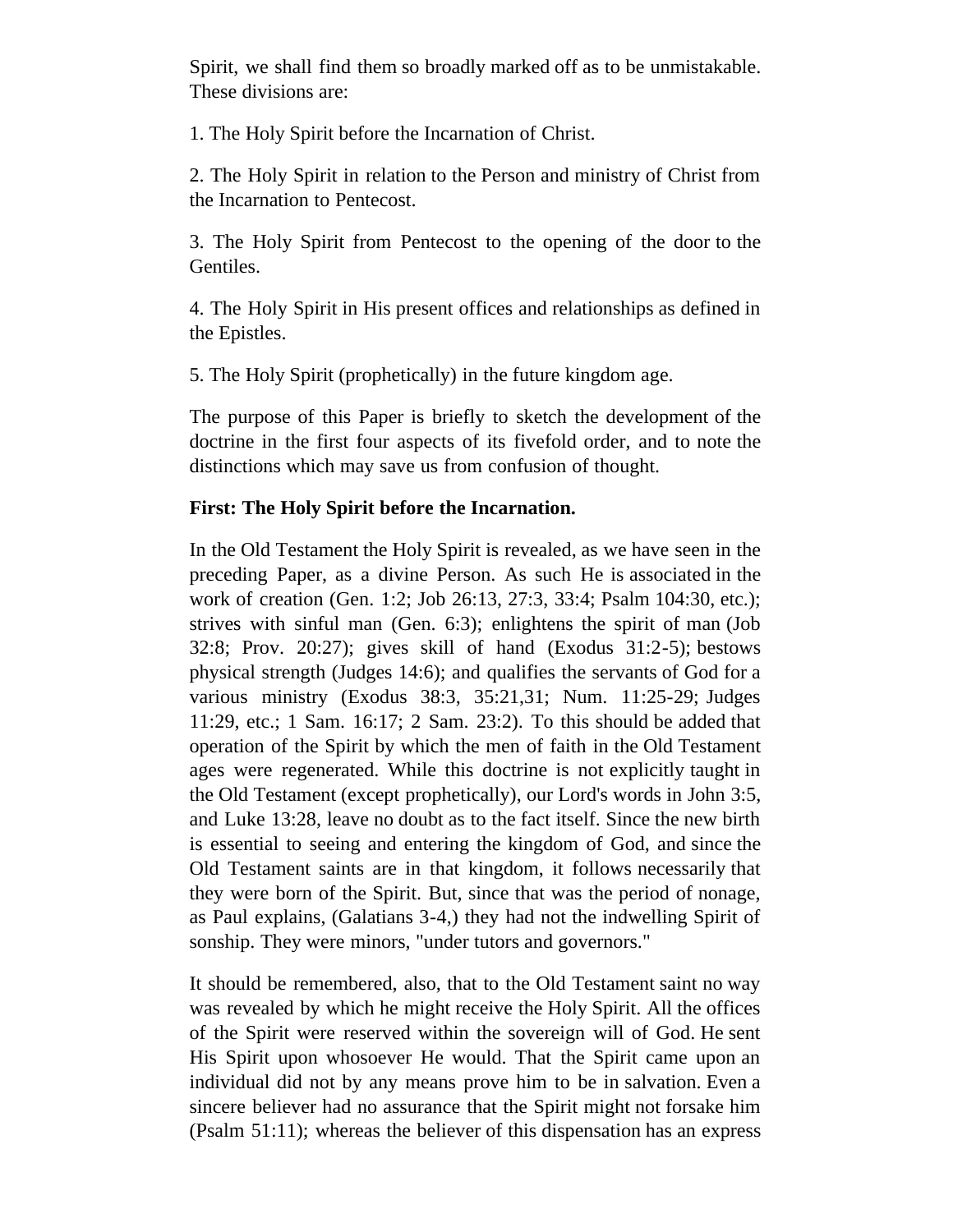promise of the abiding of the Spirit.

## **Secondly: The Holy Spirit in relation to the Person and ministry of Christ from His conception to Pentecost.**

The Four Gospels present the Spirit in connection with the Person and ministry of Christ. Our Lord is conceived by the Holy Spirit, filled with the Holy Spirit, baptized, and led by Him. In His power Christ casts out demons, and performs His astonishing works. Luke 1:15,35, 3:21,22, 4:1,18; Matt. 12:28. He is pointed out by John as the Baptizer with the Holy Ghost, and this testimony Christ confirms in His last discourse. Matt. 3:11; Acts 1:4,5.

Furthermore, our Lord taught His personal disciples how they, too, might have the Spirit. "If ye then, being evil, know how to give good gifts unto your children: how much more shall your heavenly Father give the Holy Spirit to them that ask him?" Luke 11:13.

So familiar are we with this passage that we little think with what astonishment our Lord's words must have fallen upon the ears of His disciples. Doubtless they were acquainted with the prophecy of Joel, but that pointed to a sovereign act of God wholly without reference to prayer or any other human condition. Up to that time, as we have seen, no means had been made known by the use of which any and every man of faith might obtain the Spirit. In Old Testament times the Spirit came upon some men as God's service required, but these cases were rare, occasional and exceptional. All was purely within the sovereign will of God. But now, to the whole body of disciples came the astonishing statement that any one of them, simply by asking, might receive the Spirit! The privilege was too great for their faith. Not only is there not the smallest evidence that any of those disciples asked and obtained the gift of the Spirit, but there is the most conclusive evidence that none of them did so ask and obtain.

At the close of His earth-ministry our Lord defined the *person, relationships* and *offices* of the coming Spirit.

(1) Since they had not prayed the Father for the Spirit, *He* would. "I will pray the Father, and he shall give you another Comforter, that he may abide with you for ever." John 14:16. "But when the Comforter is come, whom I will send unto you from the Father," etc. "If I depart, I will send him unto you." John 15:26, 16:7.

(2) The coming One should stand related to believers in a threefold way. "He dwelleth with you, and shall be in you." John 14:17. "Behold, I send the promise of my Father upon you." Luke 24:49. The coming One should be "with" men, convicting, converting,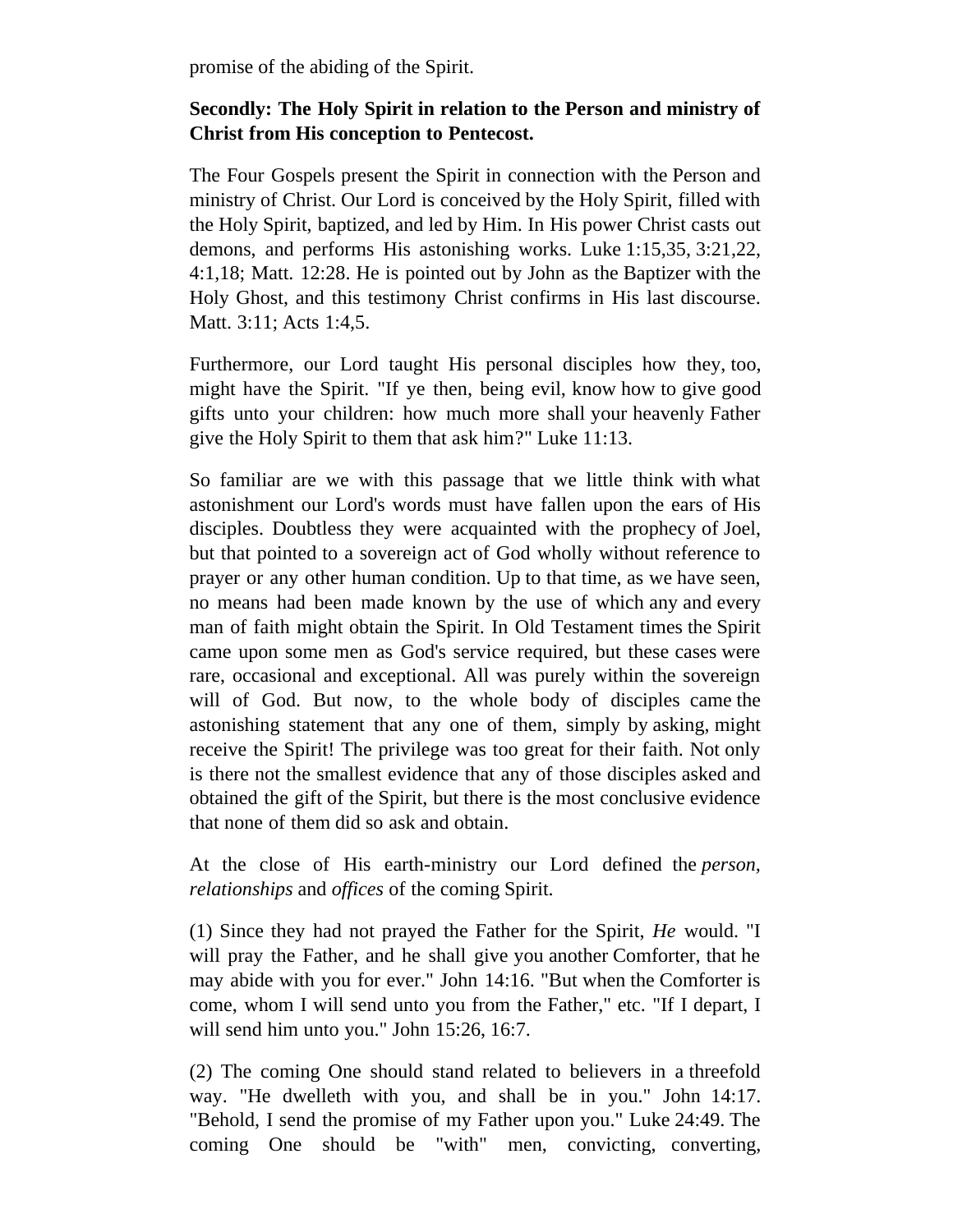regenerating; "within" men, as a fountain of living water, cleansing, renewing, satisfying; "upon" men, bestowing gifts and power for service. He should be Comforter, Guide, Teacher, Revealer.

(3) Himself leaving the body of revealed truth incomplete, Christ promised that the Spirit of truth should complete it. John 16:13. Then He went to the cross.

Beginning, on the very day of His resurrection, His new ministry, He fulfilled, for His disciples, the promise, "He shall be in you." John 14:17, 20:22. On the evening of His resurrection, our Lord "breathed on them, and saith unto them, Receive ye the Holy Ghost." They had not, then, already received Him. Nor, let it be observed, did they then receive Him by claiming the promise, "much more shall your heavenly Father give the Holy Spirit to them that ask him." Luke 11:13. Christ, shewing His hands and His side, the proof that redemption was fully accomplished, as "first-fruits " (Rom. 8:23) and "seal" (Eph. 1:13) of that redemption, imparted the indwelling Spirit to the men who believed on Him. It was their privilege, as believers, now that the blood of atonement had been shed, *without other condition*, to receive the Spirit. He was the "earnest of [their] inheritance." Eph. 1:14. Absolutely the only condition in them was faith on the Lord Jesus Christ. That impartation of the Spirit as indwelling the believer simply and only because he was a believer, marked the tremendous transition from the age of law to the age of Grace.

But there was yet another relationship of the Spirit, the baptism, or the "upon" relationship, for which these disciples who had received the Spirit as indwelling, were commanded to wait. "Behold, I send the promise of my Father upon you: but tarry ye in the city of Jerusalem, until ye be endued with power from on high." Luke 24:49. "For John truly baptized with water; but ye shall be baptized with the Holy Ghost, not many days hence. ...But ye shall receive power, after that the Holy Ghost is come upon you: and ye shall be witnesses unto me both in Jerusalem, and in all Judaea, and in Samaria, and unto the uttermost part of the earth." Acts 1:5,8.

Then He was parted from them; and the "tarrying" began.

# <span id="page-7-0"></span>**Chapter 3. The Holy Spirit Before and Since Pentecost (cont.)**

Two of the divisions into which the progressive unfolding of the doctrine of the Holy Spirit falls have been reviewed: the Old Testament stage of that doctrine, and the period covered by the presence of Christ on earth. We now reach:

**Thirdly: The Holy Spirit from Pentecost to the Opening of the**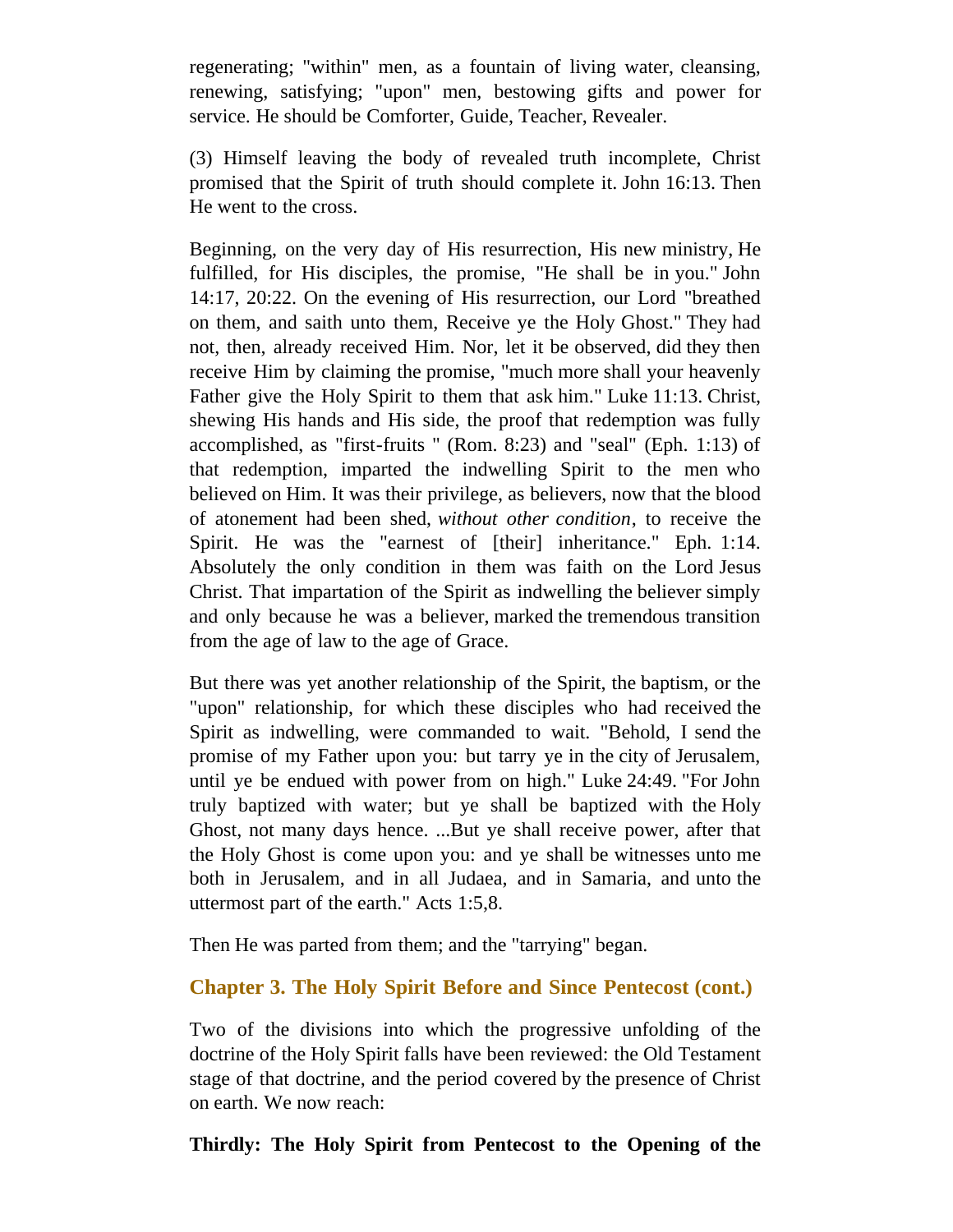#### **Kingdom to the Gentiles.**

Until the day of Pentecost, the disciples, who had received, by the outbreathing of Christ, the *indwelling* Spirit, waited for His coming "upon" them; and when that day was fully come, with the outward manifestations of sound and flame, He came. They were baptized with the Holy Ghost; and not only baptized, but "*filled* with the Holy Ghost." Three results of that baptism and filling were at once manifest: (1) *gift* -- they "began to speak with other tongues, as the Spirit gave them utterance"; (2) *power -*- as Peter preached the hearers were "pricked in their heart," and "there were added unto them about three thousand souls"; and (3) *unity* -- "and all that believed were together, and had all things common."

This outward unity was the result, not alone of the fact that they were alike believers in one Lord, and committed to one common destiny, but was the manifestation of a new fact concerning them which had been accomplished for them by the baptism with the Spirit; they had been, by that baptism, *vitally* united to each other, and to the risen Christ. Then began to be formed that "body" of Christ, of which the Lord Jesus, at the right hand of the Father is the Head, and all regenerate believers at and since Pentecost, are the members. "For as the body is one, and hath many members, and all the members of that one body, being many, are one body: so also is Christ. For by one Spirit are we all baptized into one body, whether we be Jews or Gentiles, whether we be bond or free." 1 Cor. 12:12,13. (See also, Eph. 1:20-23; 4:3-16.)

This was that vital union with the risen and glorified Christ of which our Lord had spoken (John 15:1-10), as the union of the vine and the branches. The unity, then, which at and after Pentecost, was manifested outwardly by their being "together," and having "all things common," was wrought by the baptism with the Holy Spirit. *Gift*, or special enduement for distinctive service; *power*, or the ministry of that gift in Divine energy; and *union* to the body of Christ, are the results of the baptism and filling with the Holy Spirit.

From the day of Pentecost, when Peter used the first key and opened the kingdom to the Jews, to the memorable day when, in the house of Cornelius, he used the second key and opened the door to the Gentiles, the impartation of the Spirit to believers (all Jewish) was marked by two peculiarities which disappear entirely in the case of Gentile converts. These were (1) that commonly an interval of time elapsed between the receiving of Christ by faith, and the baptism with the Spirit. And (2) that commonly the mediation of the disciples, either by prayer or by the laying on of hands, was necessary. Instances may be found by reference to Acts 8:12-17; 9:17. The whole of this period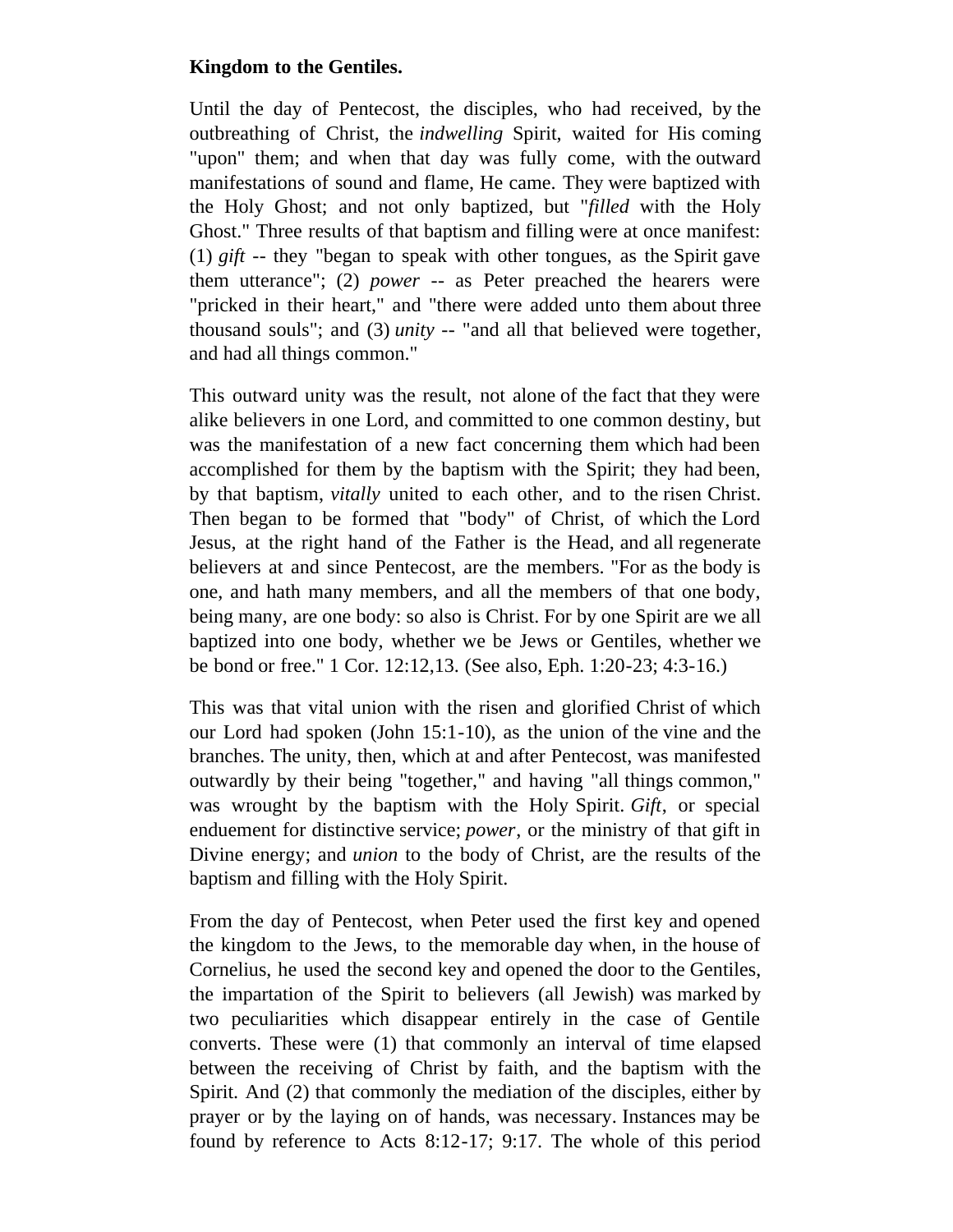(Acts 2-9, inclusive) is peculiar, transitional and Jewish.

# **Fourth: The Holy Spirit since the opening of the door to the Gentiles, in His present relationships and offices as defined in the Epistles.**

With the opening of the kingdom to the Gentiles (Acts 10) we reach what may be called the normal experience for this dispensation. It is very simply stated by Luke in Acts 10:44: "While Peter yet spake these words, the Holy Ghost fell on all them which heard the word." Peter's own account of it is in Acts 11:15: "And as I began to speak, the Holy Ghost fell on them, as on us at the beginning."

Henceforth, wherever the gospel is believed among Gentiles, the Holy Spirit in the moment when they believe, regenerates and indwells them, and baptizes them into the Body of Christ. To this the Epistles bear constant and unvarying testimony. A few examples of the Epistolary testimony must suffice.

As to His indwelling: "What? know ye not that your body is the temple of the Holy Ghost which is in you, which ye have of God?" 1 Cor. 6:19.

It should be remembered that this is said of the most carnal and unsanctified body of believers mentioned in the New Testament. For their low, unspiritual state see 1 Cor. 1:11,12, 3:1-4, 5:1, 6:1. Indeed, the Apostle makes this great truth of the indwelling of the Spirit a basis for exhorting them to abstain from the coarsest sins. They had not attained to the indwelling by acts of obedience, nor by peculiar saintliness. The indwelling was the result of their position as Gentiles saved by grace.

"Now if any man have not the Spirit of Christ, he is none of his." Rom. 8:9.

"For ye have not received the spirit of bondage again to fear; but ye have received the Spirit of adoption, whereby we cry, Abba, Father." Rom. 8:15.

"And because ye are sons, God hath sent forth the Spirit of his Son into your hearts, crying, Abba, Father." Gal. 4:6.

Briefly, as to the fact of the baptism, note:

"For as the body is one, and hath many members, and all the members of that one body, being many, are one body: so also is Christ. For by one Spirit are we all baptized into one body ... and have been all made to drink into one Spirit." 1 Cor. 12:12,13. This also was written to the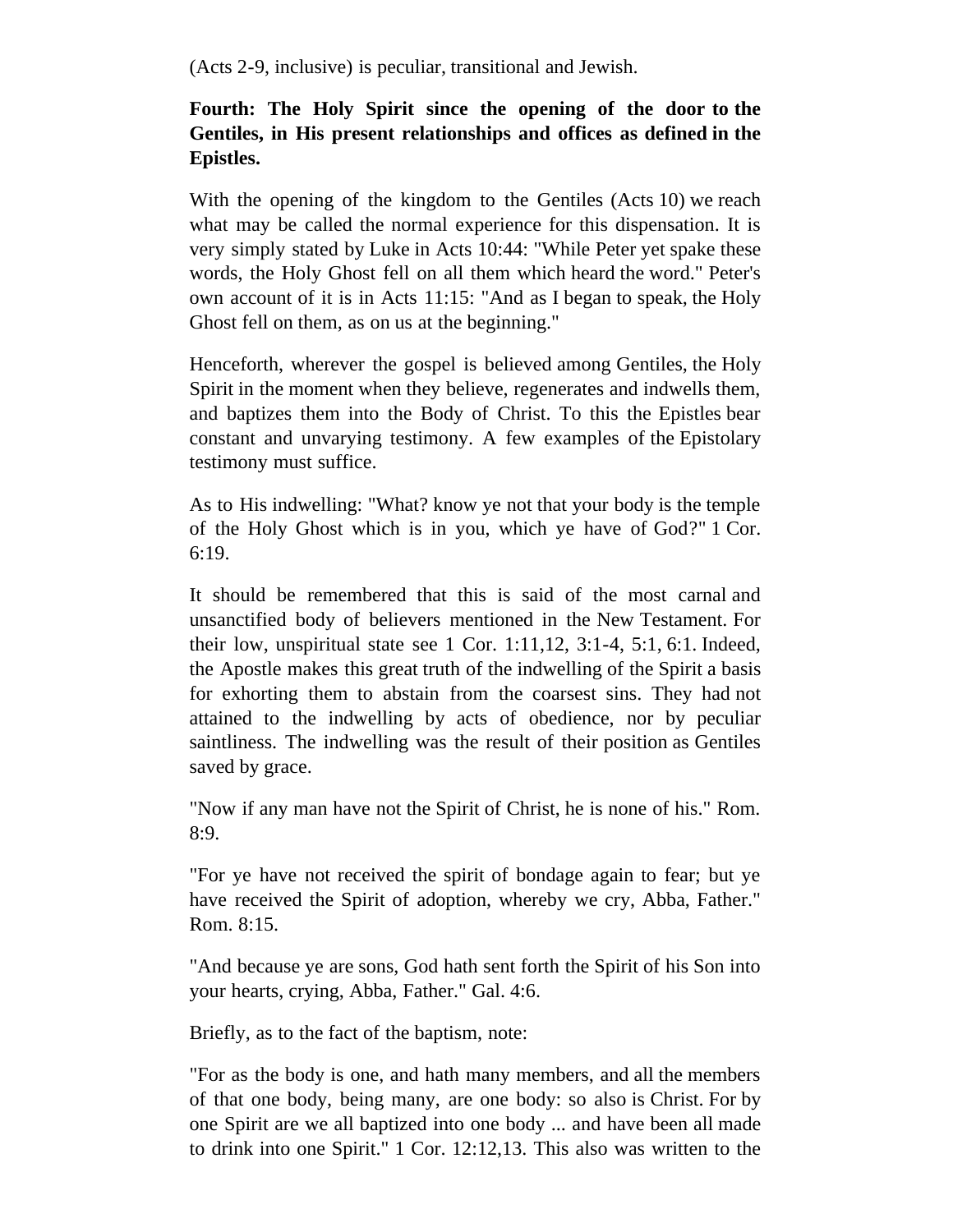same "carnal" Corinthians, who, so far from having made great progress in the divine life, thus "attaining" the "second blessing," were "babes in Christ," living upon milk, and not meat.

Note, farther, in that twelfth chapter, the emphasis upon the universality of this position "in Christ" among believers: "Every man," verse 11 "all the members," verse 12; "all baptized," verse 13; "all made to drink," verse 13; "every one," verse 18; "*ye* are the body of Christ," verse 27.

In other words, the body of Christ is formed of individual believers united to Christ, the living Head, by the baptism with the Holy Spirit; and, in this sense, there are no *disjecta membra*, no "unattached" members of Christ. The idea is wholly absent from the Epistles, and would never have entered the mind of man from the reading of the Epistles. The blinding, misleading notion that a Gentile may be a regenerate believer in the Lord Jesus Christ, and yet be destitute of the indwelling and baptizing Spirit, is wholly due to the failure to observe the progress of doctrine in the New Testament concerning the Spirit.

Doubtless, also, the strange notion that the experiences through which the personal disciples of our Lord passed from their position as mere Jews in the flesh, to their ultimate place in the body of Christ, must be followed by all subsequent believers, whether Jew or Gentile, is in part responsible for the error. The startling experience of the household of Cornelius should have sufficed to dispel it. That experience shook the apostolic church to its foundation, and was the determining fact in the decision of the Jerusalem council (Acts 15:7-10), which, under God, emancipated the Gospel from its Jewish fetters.

Instead of teaching believers to-day that they are destitute of the Spirit unless they have passed through some experience subsequent to conversion; or that they may obtain the Spirit by asking the Father, as in the interregnum between the baptism and crucifixion of Christ; or that many must be with one accord in one place, "on their faces before God" if they would receive the Spirit; or that they cannot receive the Spirit until they are "entirely consecrated," or "fully yielded"; they should be solemnly charged with the responsibility which rests upon them as those whose bodies are already "temples of the Holy Ghost"; as those who *are* "members in particular" of the sacred body of Christ. They should be exhorted: "Grieve not the holy Spirit of God, whereby ye are sealed unto the day of redemption." (Eph. 4:30); and they should be shown the glorious possibilities of blessing latent in those facts.

No more transforming thought can be received into a believer's mind than that his body is already indwelt by the Holy Spirit, and that he is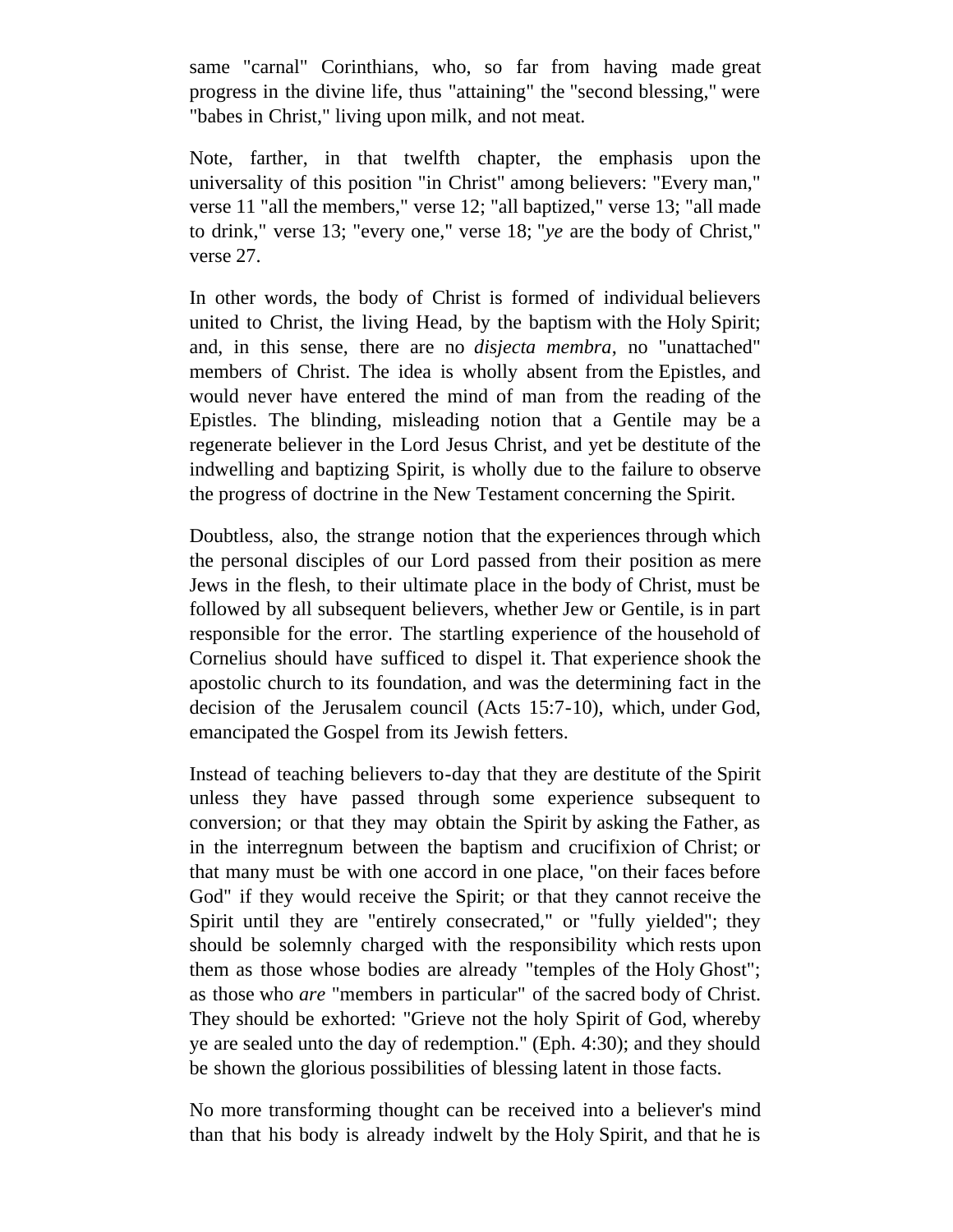now a member of the body of Christ.

The misleading opinion that it is possible to be a true believer and yet to remain for a time destitute of the Spirit is sometimes justified by the case of the "disciples" whom Paul found at Ephesus, of whom he asked, "Have ye received the Holy Ghost since ye believed?" Acts 19:2. As to this case it is sufficient to say:

(1) The very form of the apostle's question indicates that, normally, they should have received the Holy Spirit when they believed (literally, "upon believing").

(2) The question developed the true state of the case; they were not Christ's disciples at all, but John Baptist's. This marks them as Jews or Jewish proselytes. They were in the precise state of John's disciples before he pointed to Jesus, "the Lamb of God that taketh away the sin of the world," as the alone object of faith.

(3) That they had not the Spirit was due, not to their ignorance of His advent at Pentecost, but to the fact that their faith was not in Christ crucified, but only the proper Jewish expectation of a coming Messiah. (verse 4.)

(4) That they were not Christians previously to this interview with Paul, is proved by the fact he added Christian baptism to the mere preparatory rite of John Baptist. (verse 5.)

But, while it is true that every regenerate believer is indwelt by the Spirit, and by the Spirit baptized into Christ, it is of the very deepest moment to note that the Acts and Epistles discriminate between *possessing* the Spirit, and being *filled* with the Spirit. An example of this discrimination may be seen in Ephesians. In Eph. 4:30 the believer is reminded (as previously in 1:13), that he is sealed with the Spirit; in v. 18, he is commanded to be "filled with the Spirit." Doubtless, many believers are filled with the Spirit when, (in the moment of conversion), He regenerates, indwells and baptizes them. The disciples at Pentecost were both baptized and filled with the Spirit. Acts 2:1-4. After describing the physical manifestations attending their baptism, the account adds: "and they were all filled with the Holy Ghost."

That all believers are not "filled with the Spirit" when He takes up His abode in them, and baptizes them into Christ, is due to the fact that they have complied with the condition for the receiving of the Spirit, which is simply faith in Christ (John 7:39; Gal.3:2), but have not complied with the conditions for the filling with the Spirit. These will be set forth in the following chapter.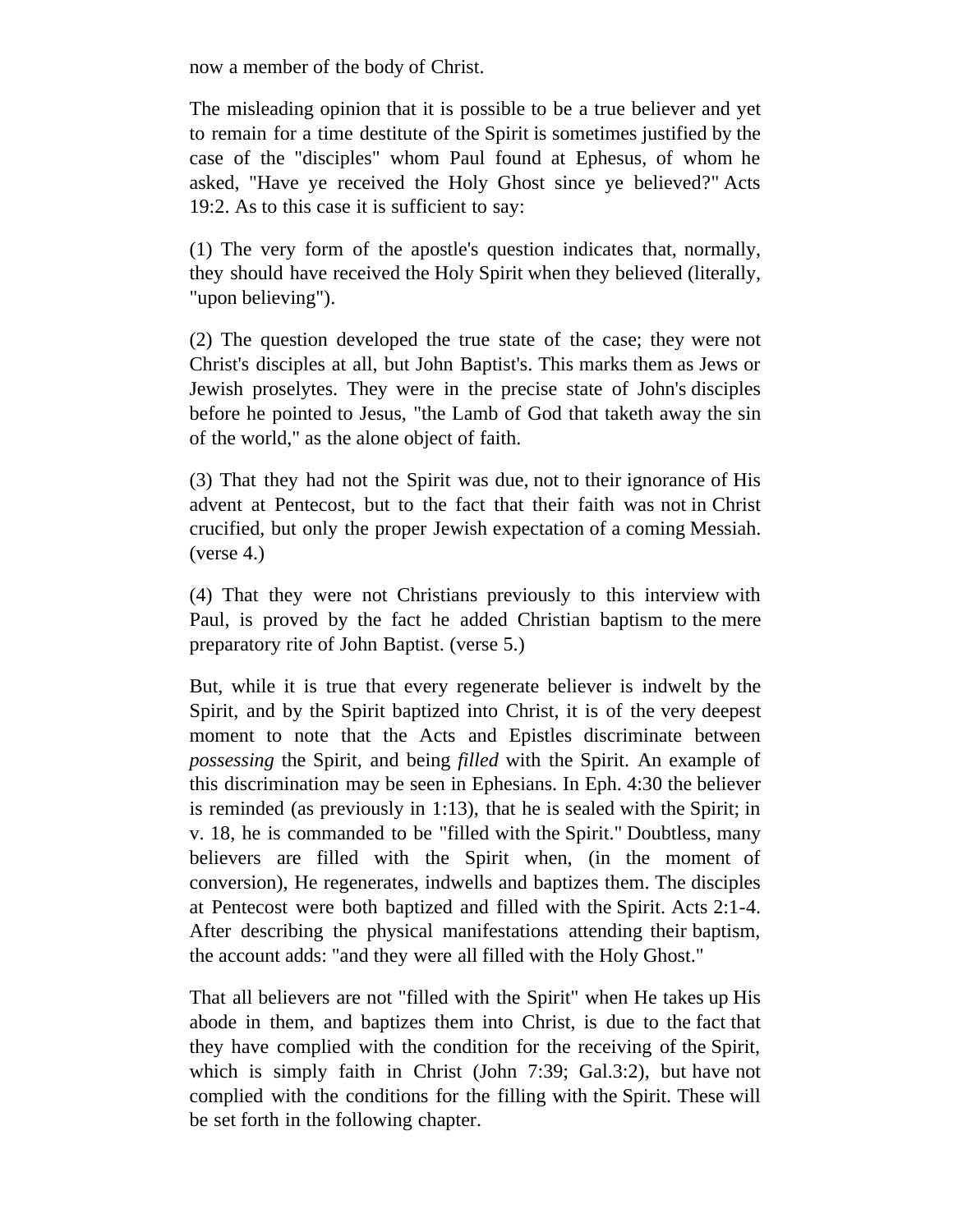It should be added here that, while the filling with the Spirit is as definite an act of divine power as the baptism with the Spirit, the filling, unlike the baptism, may be many times repeated. The true formula is: "one baptism; many fillings" (W. J. Erdman). The sealing is "unto the day of redemption," and therefore needs not to be repeated. Eph. 1:13,14, 4:30. "The anointing which ye have received of him abideth." 1 John 2:27.

An illustration, both of the distinction between the baptism and the filling, and of the difference between possessing the Spirit and being filled with the Spirit, is found in the comparison of Acts 2:1-4 and Acts 4:23-31. Here the same disciples who were both baptized and filled with the Spirit on the day of Pentecost, were again filled with the Spirit. Had they lost their seal? Surely not, for they were "sealed unto the day of redemption." Eph. 4:30. Had they become unbaptized out of the body of Christ? Surely not. They had become afraid of the Sanhedrin: -- "Lord, behold their threatenings,"--and thus were quenching the Spirit, and the remedy was re-filling. "The place was shaken where they were assembled together; and they were all filled with the Holy Ghost, and they spake the word of God with boldness."

It should be added that in the Acts and Epistles it is not the facts of the indwelling and baptism with the Spirit which are accounted as bestowing blessing in life, and power in service, but the state of being filled with the Spirit. Not men *having* the Spirit are sought for service, but men *filled* with the Holy Ghost.

## <span id="page-12-0"></span>**Chapter 4. The Filling of the Holy Spirit**

In the last chapter the writer endeavored to show that the Epistles, which (with the Revelation) are God's final word to the saints of this dispensation, instead of exhorting believers to seek the indwelling of the Spirit, or the baptism with the Spirit, again and again assert that both the indwelling and the baptism are the present possession of all who, through faith in the Lord Jesus Christ, are regenerate; and that exhortations to holiness of life are based upon the already existing fact of such possession. It was shown, further, that not the presence merely of the Spirit as indwelling and baptizing secured the fullness of blessing, victory, and power, but the state of being filled with the Spirit. Eph. 5:18, is a distinct command to "be filled with the Spirit." The purpose of the present paper is to point out the simple Biblical conditions of such filling. These conditions are (1) *negative* — some things must not be, if we are to know this blessing; and (2) *positive* demanding a definite affirmative action upon our part.

## **I. The negative conditions of the filling with the Holy Spirit.**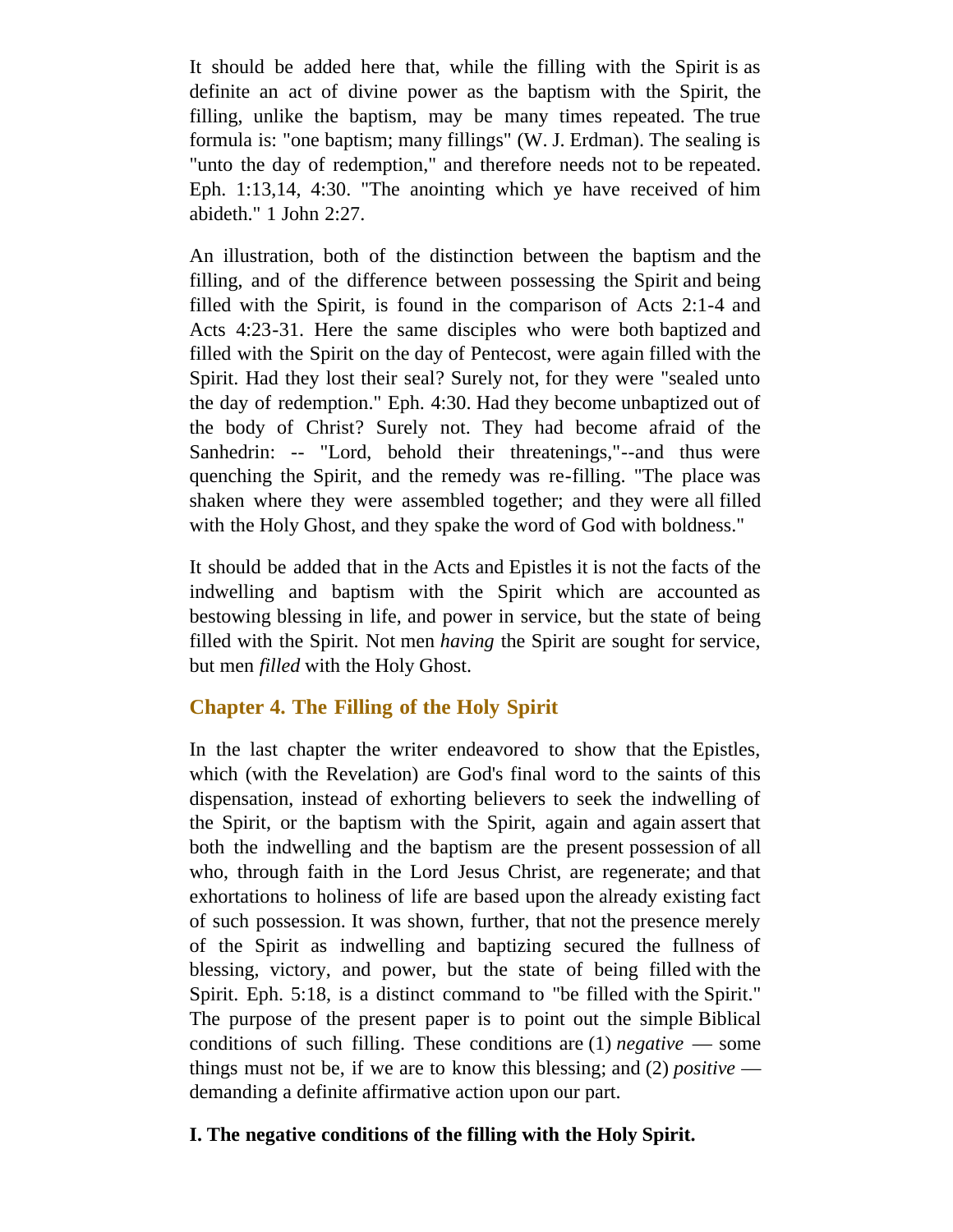(1) The first of these negative conditions is stated in Ephesians 4:30,31. "And grieve not the holy Spirit of God, whereby ye are sealed unto the day of redemption..."

The things which grieve the Spirit are unholy things allowed in the life. Some of these are enumerated in verse 31, immediately following the exhortation not to grieve the Spirit: "bitterness, and wrath, and anger, and clamour, and evil speaking ... with all malice." In Galatians 5:17 we are told that "the flesh lusteth against the Spirit, and the Spirit against the flesh:" and the "works of the flesh" are enumerated: "Adultery, fornication, uncleanness, lasciviousness, idolatry, witchcraft, hatred, variance, emulations, wrath, strife, seditions, heresies, envyings, murders, drunkenness, revellings, and such like;" a clause which covers every manifestation of the flesh. All these grieve the Spirit when allowed in the believer's life.

Everything here depends upon the assent of the will. Temptations to these sins do not grieve the Spirit, nor are temptations sins, but the moment the will assents to the practice or presence of these "and such like," the holy and sensitive Spirit is grieved. The *effect* of such assent of the will to "the law of sin which is in [our] members" is to refuse the rule of the Spirit in some part of our natures; to diminish the sphere of the Spirit's sway over us. Our complex nature is like an empire of many provinces. We are spirit, soul, and body. We may be willing that the Spirit shall control our ugly tempers, and yet indulge ourselves in settled bitternesses. We may be willing that the Spirit shall rule our passions, and yet reserve what we are pleased to call the freedom of the intellect.

Before conversion this empire (though we were all unconscious of it) was ruled by Satan (1 Cor. 12:2; Eph. 2:2) through self as viceroy. Now Christ is enthroned through the Spirit. But the dethroned ruler seeks ever the recovery of his dominion in whole, or in part; and the assent of the human will to any manifestation of the natural heart (Mark. 7:20-23) is the reenthronement of self and, in so far as self is allowed to act, the dethronement of Christ's vicegerent, the Spirit. It is not that He abandons us. Thank God we are "sealed unto the day of redemption," and "grieving *away*" the Spirit is an unbiblical notion, but a grieved Spirit is not an all-filling Spirit. The immediate consequence of the restriction of the sphere of the Spirit's authority is loss of blessing and victory in the inner life, and loss of power in the outer life -- the life of service. The *remedy* for this loss, the filling of the Spirit, will be pointed out farther on.

(2) The second negative condition is stated in 1 Thess. 5:19, "Quench not the Spirit." The word (correctly rendered "quench") is used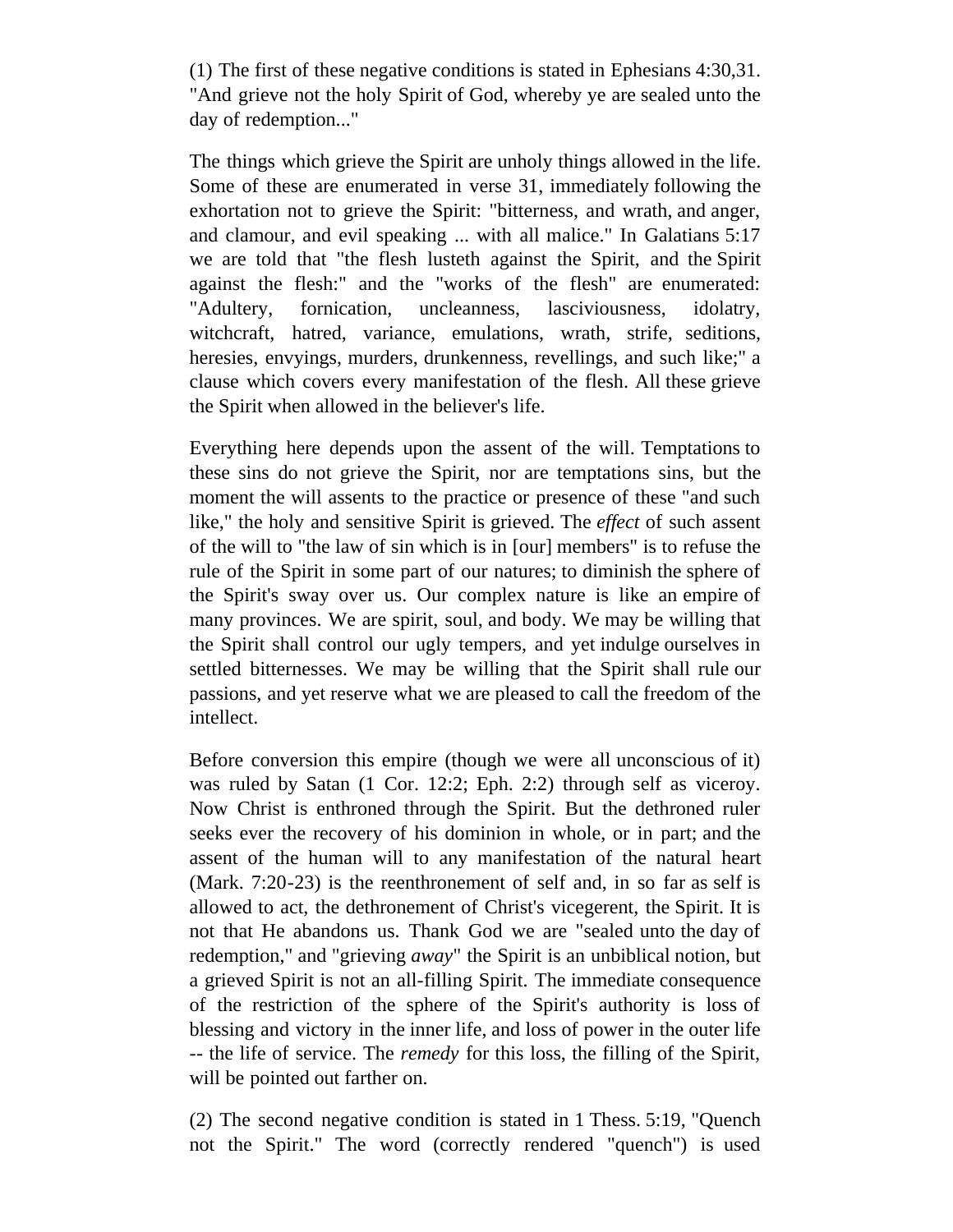primarily of putting out fire; and in a secondary sense of resisting any vigorous effort. To quench the Spirit, therefore, is to resist His fiery energy, His consuming and purifying work. We are baptized with the Holy Ghost and with fire. He is the "Spirit of burning," and so of purification. He is also the Spirit of power. Through Him God lays hold upon us as instruments in a world-embracing purpose. To quench the Spirit therefore (let it be repeated) is to resist this twofold work of *purification* and of *use*. To reserve any dross of the natural man from the consuming action of this holy flame is, in so far, to quench Him. Similarly, any resistance to His use of us, however slight, or from whatever cause, is to quench Him. The Spirit will not enforce obedience. His power is resistless, but waits the assent of our wills.

We quench the Spirit, therefore, when we oppose His will. We quench the Spirit, therefore when we refuse to speak for Christ when consciously moved to do so by Him. It may seem a very small thing to us, but we are not qualified to judge concerning small and great in the estimation of God. In His work immense results often follow seemingly unimportant actions.

We quench the Spirit when we refuse His call to definite service.

We quench the Spirit when we refuse His absolute sovereignty over our service as to *what* (1 Cor. 12:8-11) *where* (Acts 13:2-4, 16:6-7) and *how* (Acts 8:29) we shall serve Christ. So long as servants of Christ are influenced in the place, kind, or method of their service by considerations of agreeableness, worldly advantage, salary and like motives, they may not hope to know His fullness.

We quench the Spirit when we consent to such arrangements in church life or organization as give no liberty for the ministry of the various gifts of the Spirit, thus imposing silence or inactivity on others.

The *effect* of quenching the Spirit is precisely the same with grieving Him — the sphere of His authority is diminished; we are no longer "filled," because we have excluded Him from some part of our being. An illustration of this was given in the last chapter in the case of the disciples who, filled on the day of Pentecost, needed to be and were filled again on a subsequent occasion.

The negative conditions of the filling with the Holy Spirit are, therefore, that we cease grieving Him by refusing the assent of the will to any unholiness; and that we cease quenching Him by opposing the resistance of the will to His sanctifying work *within* us, and His energizing work *upon* us.

It is not, let it again be insisted, that we are to make *ourselves* clean of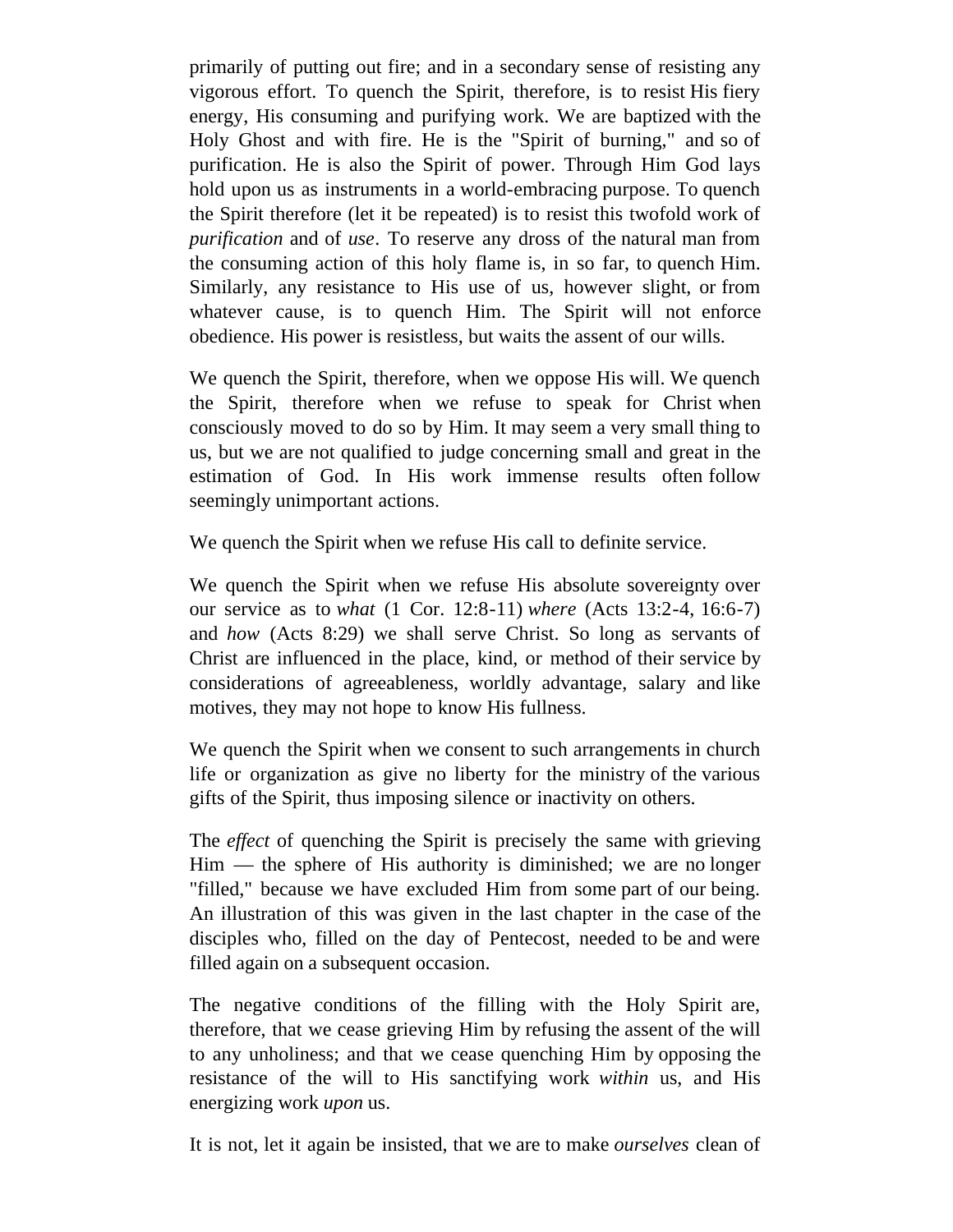sin, or to perfect ourselves in obedience. Neither of these acts is possible to us. In respect of both we are helpless. What we may do, is to put our wills over on the Spirit's side of these controversies. The representation is often made that if we can but will to be holy and obedient the victory is won. But, in the seventh chapter of Romans, Paul makes the tremendous and crushing discovery that willing and doing are by no means the same things. "For to will is present with me; but how to perform that which is good I find not." Rom. 7:18. Nor does he ever find it except in the mighty "law of the Spirit" Rom. 8:2.

We come now to—

#### **II. The positive conditions of the filling with the Holy Spirit.**

These are reducible to three. The *first*, variously stated in Scripture, as consecration, presenting the body a living sacrifice, taking up the cross, etc., is summed up finally in one word "yield." That is, yieldedness. "Neither yield ye your members as instruments of unrighteousness unto sin: but yield yourselves unto God, as those that are alive from the dead, and your members as instruments of righteousness unto God." Rom. 6:13.

The word here used for "yield," in its various forms in the original Greek, stands for the most absolute surrender to the control of another. In a slightly different form it is used by our Lord in Matt. 26:53, "Thinkest thou that I cannot now pray to my Father, and he shall presently give me more than twelve legions of angels?" Are we at liberty to suppose that those legions would think of obedience to Jesus in any but the most absolute sense? The word is used, also, of the presentation of sacrifices. These, needless to say, were wholly given to God. A sacrificer under the dispensation of law never dreamed of reasserting authority over a creature once brought to the priest. Indeed, his final act of authority was to slay his offering in the presence of the priest. Lev. 4:33, etc. This very thought of yieldedness, first of all, to death is enforced again and again in the Epistles. Rom. 6:3,6; 7:4, etc. The very essence of true yieldedness is to consent that this judicial reckoning of God that we were crucified with Christ shall, *by the Spirit*, (Rom. 8:13) be made real in our experience. Gal. 5:24; 2 Cor. 1:9, etc. Let it be repeated that co-crucifixion with Christ is not a selfwork — Christ did not crucify Himself — but as He "through the eternal Spirit offered Himself " (Heb. 9:14), so we "through the Spirit do mortify [make dead] the deeds of the body" (Rom. 8:13).

And this yieldedness is, be it observed, twofold — "yourselves," "your members." The first relates to the inner life — the sphere of soul and spirit as dominated by the flesh; the second to the outer life — the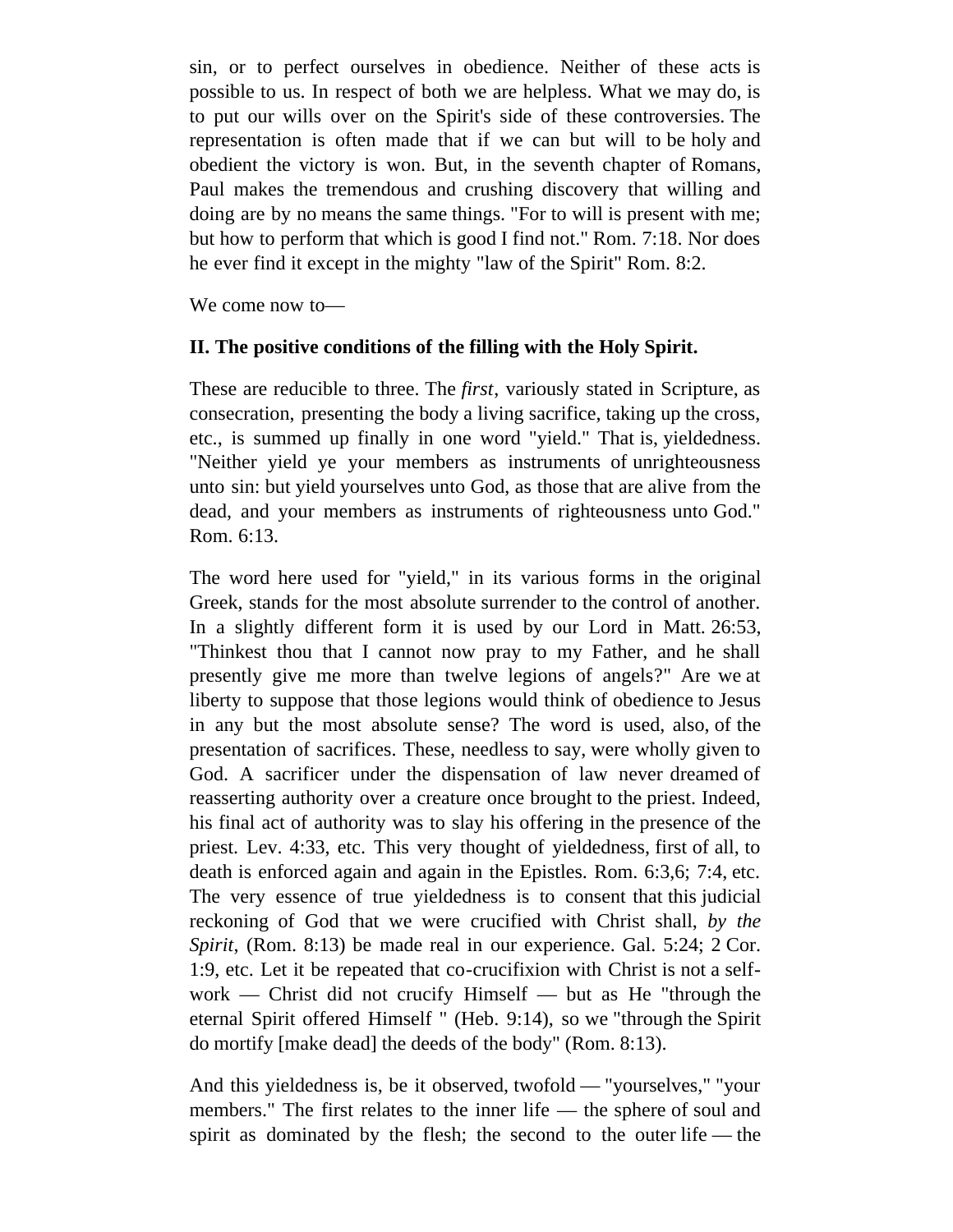sphere of service. The first includes the yielding up to the Spirit of all things which defile us and therefore grieve Him. "Let all bitterness, and wrath, and anger, and clamour, and evil speaking, be put away from you, with all malice" (Eph. 4:31). This is a very different thing from endeavoring ourselves to put these away. That we could never do; but the Holy Spirit can, and our yieldedness includes assent to this purifying work.

The yielding of our "members" as instruments is abandoning to Christ through the Spirit all control over our service as to *place*, *time*, or *quality*. Its formula is "anything, any time, anywhere." In Romans 12:1, this yieldedness is presented under the sacrificial form. Observe that the exhortation is not to sacrifice our bodies, but to present them (to our Priest) for sacrifice. The point for emphasis is the *utterness* of the abandonment of our bodies to Him. Under the old dispensation, as we have seen, the offerer had no secret purpose of reclaiming the offering. In the same way, to "yield" in the sense required, is sincerely, and honestly, and without any known secret reservation, to give self and our members over to the sway of Christ through the Spirit. Let now all possible emphasis be put upon the remaining truth about this yielding, *that it is a definite act*. Millions are never filled with the Holy Spirit, because they never definitely yield themselves and their members to God. Even among earnest Christians this lack of definiteness is proved by the practice of continually repeated consecrations (so-called). If we really have presented our bodies as living sacrifices, we clearly have nothing left to present. It is done.

The *second* positive condition of the filling is *faith*.

By faith is meant not our general trust in Christ as our Saviour, but trust in Him as the alone bestower of the Spirit. Let go all confusing *past* conditions, and remember that *now* and for *Christians* He, "being by the right hand of God exalted, and having received of the Father the promise of the Holy Ghost," is now in the precise position anticipated by Him when He uttered the words of John 7:37-39: "In last day, that great day of the feast, Jesus stood and cried, saying, If any man thirst, let him come unto me and drink ... but this spake he of the Spirit."

He has taken up the office of which John Baptist testified: "I indeed baptize you with water; but one mightier than I cometh, the latchet of whose shoes I am not worthy to unloose: he shall baptize you with the Holy Ghost and with fire." Luke 3:16.

Just as He, during His earthly ministry, pointed to the Father as willing to give the Holy Spirit to those who should ask Him, so now the Holy Spirit points to the ascended and glorified Christ as the bestower of the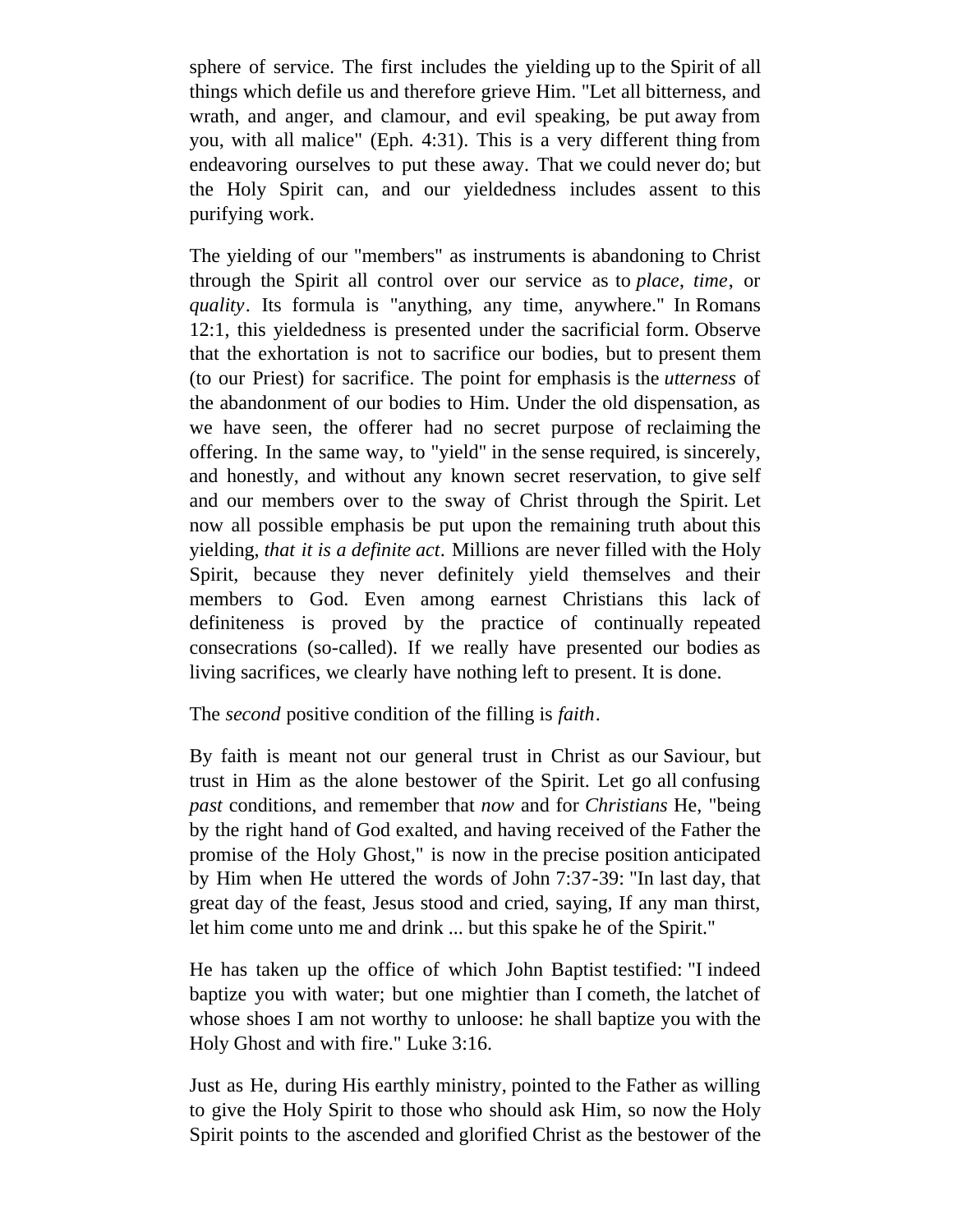Spirit. Acts 2:33.

Faith, then, is called upon here for a twofold exercise — to believe that the risen and glorified Christ is able and willing to bestow the fullness of the Spirit, and then to "drink" (John 7:37); that is, by a definite act of appropriation, to *receive* the Spirit. It is all of faith. One who has yielded self, and all known sin, and the body, unreservedly to the authority of Christ through the Spirit, is on taking ground. Heeding Christ's invitation, "If any man thirst let him come unto me and drink," he comes to Christ for this definite filling with the Spirit, and having come, he "drinks." It is precisely the same exercise of faith by which in the beginning of his Christian life he "received" Christ. John 1:12.

Just here multitudes who really thirst, who have honestly yielded the whole being to Christ, fail. Having come so near, they do not "drink." Waiting for some evidence of the senses they continue, perhaps for years, praying and longing for the fullness of the Spirit, but never "receive" Him. Perhaps, at last, they inwardly blame God. In the spirit of the elder son in the parable, they say, "Thou never gavest me a kid." The answer always is, "Son ... all that I have is thine."

#### The *third* condition is *prayer*.

And this, be it remembered, is not asking the Father for the Spirit. Jesus "being by the right hand of God exalted," has "received of the Father the promise of the Holy Ghost." Neither is it asking for the Holy Spirit in unbelief of the repeated and emphatic declarations that the believer now has the Spirit, nor, strictly speaking, is it asking for the fullness of the Spirit. In the wonderful prayer recorded in Acts 4:24-30 the disciples do not mention the Spirit. They pray about the fear they are in because of the Jewish religious authorities, and of "Herod, and Pontius Pilate, with the Gentiles."

"Lord, behold their threatenings: and grant unto thy servants, that with all boldness they may speak thy word, by stretching forth thy hand to heal; and that signs and wonders may be done in the name of thy holy child Jesus."

Think of the directness, humility, and preoccupation with Christ, of that noble prayer, in contrast with the preoccupation with self, the subjectivity of so much latter-day praying about the Spirit. And, chiefly, note this: they prayed about the thing which had got wrong — "behold their threatenings." Fear was quenching the Spirit. So our prayers are to cover the ground of the most scrupulous and searching confession of failure, and of solicitude concerning the interests of Jesus, committed to our hands. To most, also, if not to all, prayer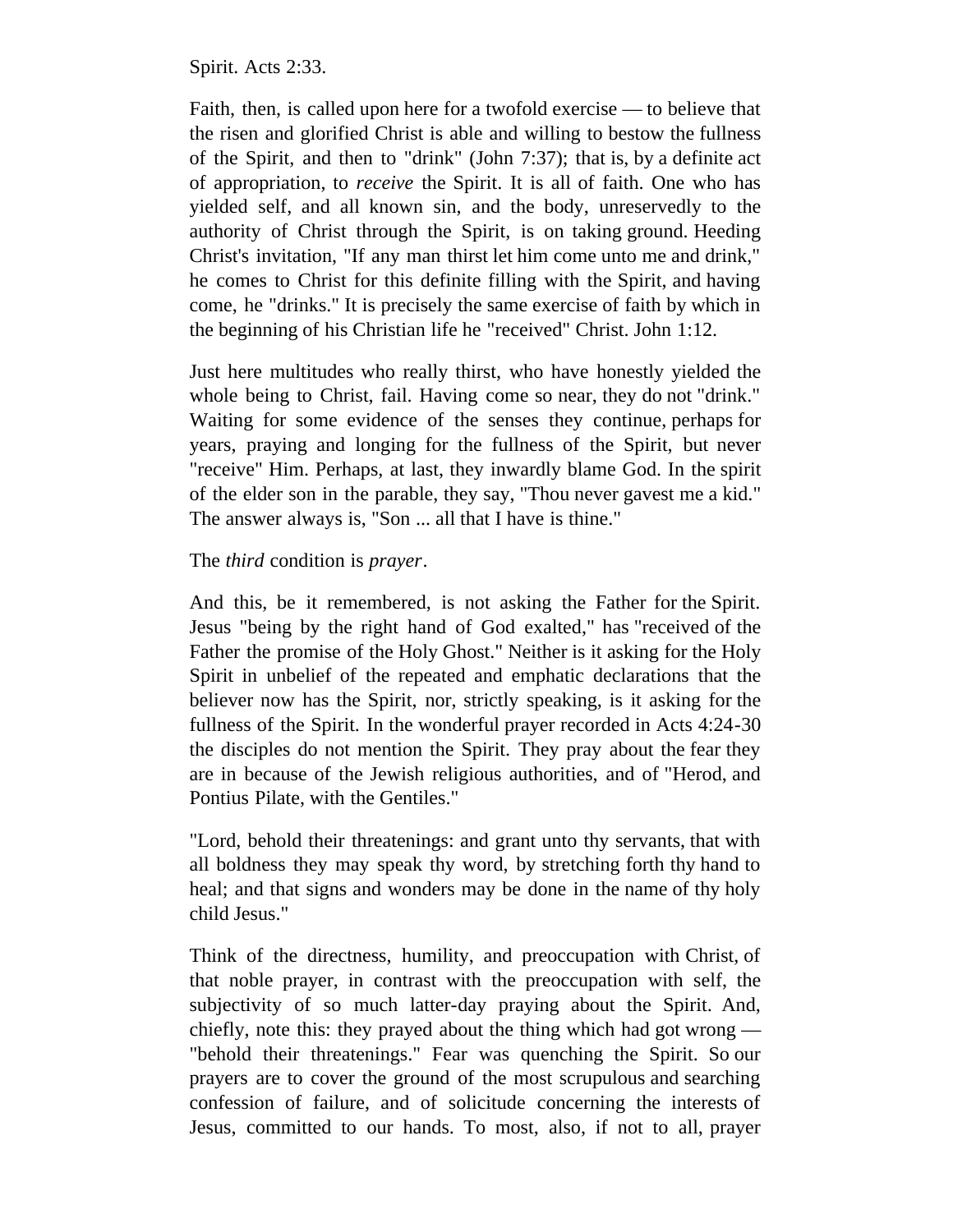would be the most natural attitude of soul in definitely receiving the Spirit. How instinctively the expression would be: "Lord, I do receive; I am now receiving from thee the fullness of the Spirit. I do believe thou hast received of the Father the promise of the Holy Ghost, and thou hast said, If any man thirst, let him come unto me and drink; and so I drink."

One word of warning. The filling with the Spirit is both an *act* and a *process*; both an *event* and a *life*. There is a beginning of the state of fullness, but the continuance of that state depends upon the quiet restful maintenance of the conditions. The believer who will know the blessedness of the Spirit-filled life must begin by definite acts of yieldedness, appropriating faith, and prayer; but he must also maintain as the habit of life, yieldedness, appropriating faith and prayer. Confess instantly anything that grieves or quenches the Spirit — that maintains yieldedness. Be always "drinking" the Spirit. He that "drinketh of the water that I shall give him shall never thirst." John 4:14. Keep the whole being in a receptive attitude toward the bestowing Christ. Do not try to think of the Spirit; think of Christ as the bestower of the Spirit. The holy and ever blessed and adorable Spirit would be well content to be quite out of our consciousness if only that consciousness were filled with Christ. Live the life of prayer. Use prayer to hide everything in the heart of God. Bathe the whole life and service in prayer. Then the life that begins with the filling will go on in the fullness.

A fruitful Christian service is the result of a perpetual drinking at the fountain of "living waters." "I shall be anointed with fresh oil" (Ps. 92:10) should be the desire and the confident faith of every yielded servant of God as he goes forward to each new service.

## <span id="page-18-0"></span>**Chapter 5. The Filling with the Holy Ghost Is Indispensable**

Much of the speaking about the filling with the Holy Spirit implies that such filling is desirable, indeed, but not indispensable. It is treated as one of the spiritual luxuries of the Christian life. A minister said to the writer, "I am going to look into that subject one of these days." He seemed utterly oblivious of the sorrowful fact that so long as he was not filled with the Spirit, no act of his service could be with power; and that because of that lack, his very sermon might work injury to his hearers, for nothing so surely causes atrophy of conscience and heart as truth divorced from *power*. 2 Tim. 3:5.

## **1. No Christian should be willing to perform the slightest act in the service of Christ until he is definitely filled with the Holy Spirit.**

"And ye are witnesses of these things. And, behold, I send the promise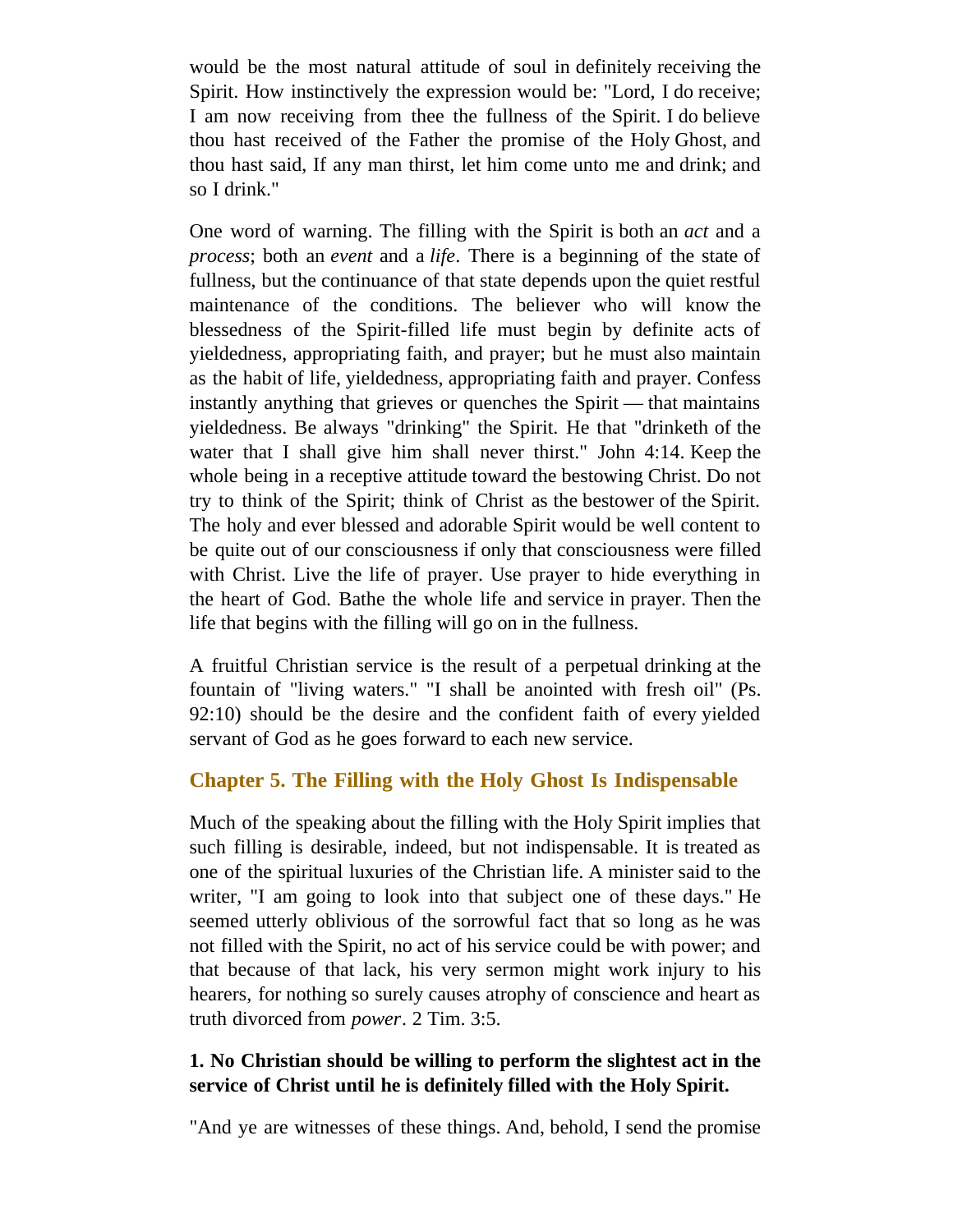of my Father upon you: but tarry ye in the city of Jerusalem, until ye be endued with power from on high." Luke 24:48-49.

"But ye shall receive power, after that the Holy Ghost is come upon you: and ye shall be witnesses unto me both in Jerusalem, and in all Judaea, and in Samaria, and unto the uttermost part of the earth." Acts 1:8.

How wonderfully all this was fulfilled all readers of the second chapter of Acts know. After that the Holy Ghost was come upon them they *did* "receive power," for "they were all filled with the Holy Ghost, and began to speak with other tongues as the Spirit gave them utterance."

If, then, the very apostles of Jesus Christ, the chosen men who had been with Him and had been moulded by the tremendous impact of His personality; who were first-hand witnesses of His mighty miracles, and of His resurrection; whose memories were stored with His wonderful words, and who had received the indwelling Spirit by His direct outbreathing — if *those* men must tarry until they were filled with the Spirit before beginning even the least service, is it not a dangerous and disobedient self-confidence for one of us to begin a service without the filling?

Nor, Biblically, is the filling with the Holy Spirit indispensable only to ministers of the Word. The filling is indispensable for *any* service.

"And in those days, when the number of the disciples was multiplied, there arose a murmuring of the Grecians against the Hebrews, because their widows were neglected in the daily ministration. Then the twelve called the multitude of the disciples unto them, and said, It is not reason that we should leave the word of God and serve tables. Wherefore, brethren, look ye out among you seven men of honest report, full of the Holy Ghost and of wisdom, whom we may appoint over this business." Acts 6:1-3.

Just as in the Jewish dispensation, Bezaleel was filled with the Spirit of God to "work in gold, and in silver, and in brass," because God would teach us that *all* acceptable ministry, even though mechanical, was acceptable only when rendered by a Spirit-prepared servant; so in the church age, He would commit even the temporalities of the church only to men qualified in the same way. In other words, it is the method of God's appointment. How great would be the peace and prosperity of the Church of God if all ministers and office-bearers were filled with the Spirit!

The writer believes that all this is most solemn. What is the attempted service of an unfilled Christian but an insolent attempt to override the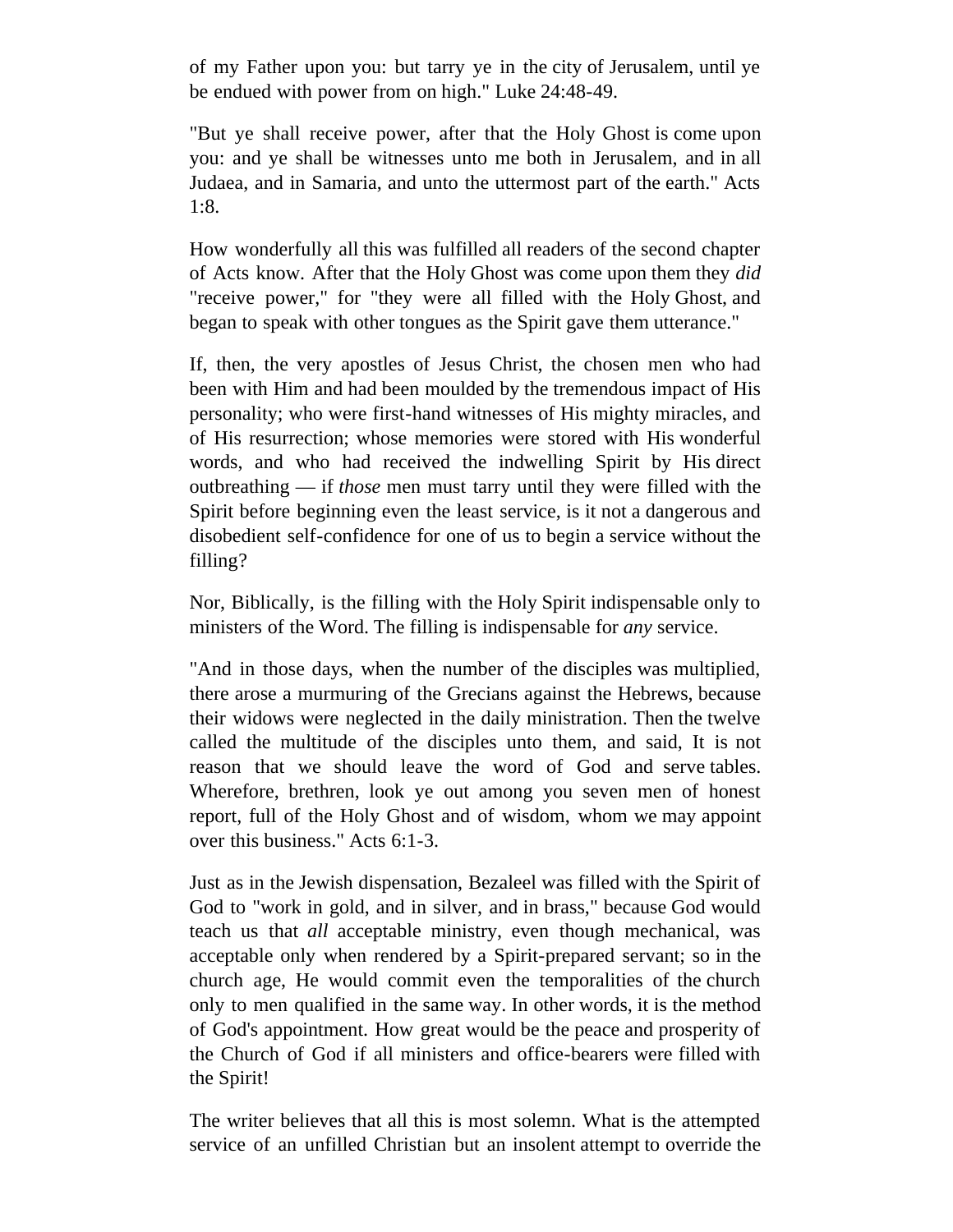order of God? It is no uncharity to say that the inevitable result of such service is the attempt to substitute fleshly expedients for the lacking spiritual power.

Look over the church notices of any city newspaper, and see how feverish and frantic are the attempts to substitute "attractions" for power. It is the sin of Nadab and Abihu; and, as their sin was punished by physical death, so in modern religious life the anti-typical sin of the substitution of strange fire for Spirit fire is punished by awful spiritual deadness.

## **2. No Christian can possibly live a right Christian life who is not filled with the Holy Spirit.**

All of the varied offices of the Spirit as indwelling the believer offices bearing upon the believer's inner life — depend for their vigorous ministry upon the filling with the Spirit. One may have the Spirit, and yet live a carnal, joyless life. The case of the Corinthian church demonstrates this. 1 Cor. 1:2-9, 1:11-13, 3:1-4, 5:1-2, 6:6. It is when the Christian is filled with the Spirit that all the marvellous results of His indwelling are realized.

When it is remembered that it is the Spirit who gives victory over sin; Rom. 8:2; Gal. 5:16-17, actualizes to the believer his position in Christ; Gal. 3:26, 4:6, produces the fragrant fruits of "love, joy, peace, longsuffering, gentleness, goodness, faith, meekness, and temperance;" Gal. 5:22-23, imparts spiritual vigor, strengthening him "with might by His Spirit in the inner man," Eph. 3:16, indites his prayers, Rom. 8:26; Eph. 6:18, comforts him, John 14:16-17, guides him, sanctifies him, and makes of him a "true" worshipper, it should be evident that, since every believer may be filled with the Holy Spirit, he is most flagrantly guilty before God if he is not so filled.

In other words, it is not open to the believer without serious guilt to be living in known sin, serving self, and barren of the "much fruit" which alone glorifies the Father. John 15:8. God, in grace, has by the Spirit made possible to every believer a saintly life and a powerful service. No Christian minister should be content without the conversion of sinners and the up-building of saints, for both are within His power. True, there may be churches so deliberately set in worldliness and unspirituality that they reject the ministry of the Spirit, however tenderly and wisely offered. Very well, let a Spirit-filled minister turn from such a church, even though weeping over it as Christ wept over Jerusalem, and God will assuredly give him a hearing elsewhere. But let him be sure first that he has offered a Spirit-filled ministry. And (let it be repeated) no believer, whether layman or minister, should be